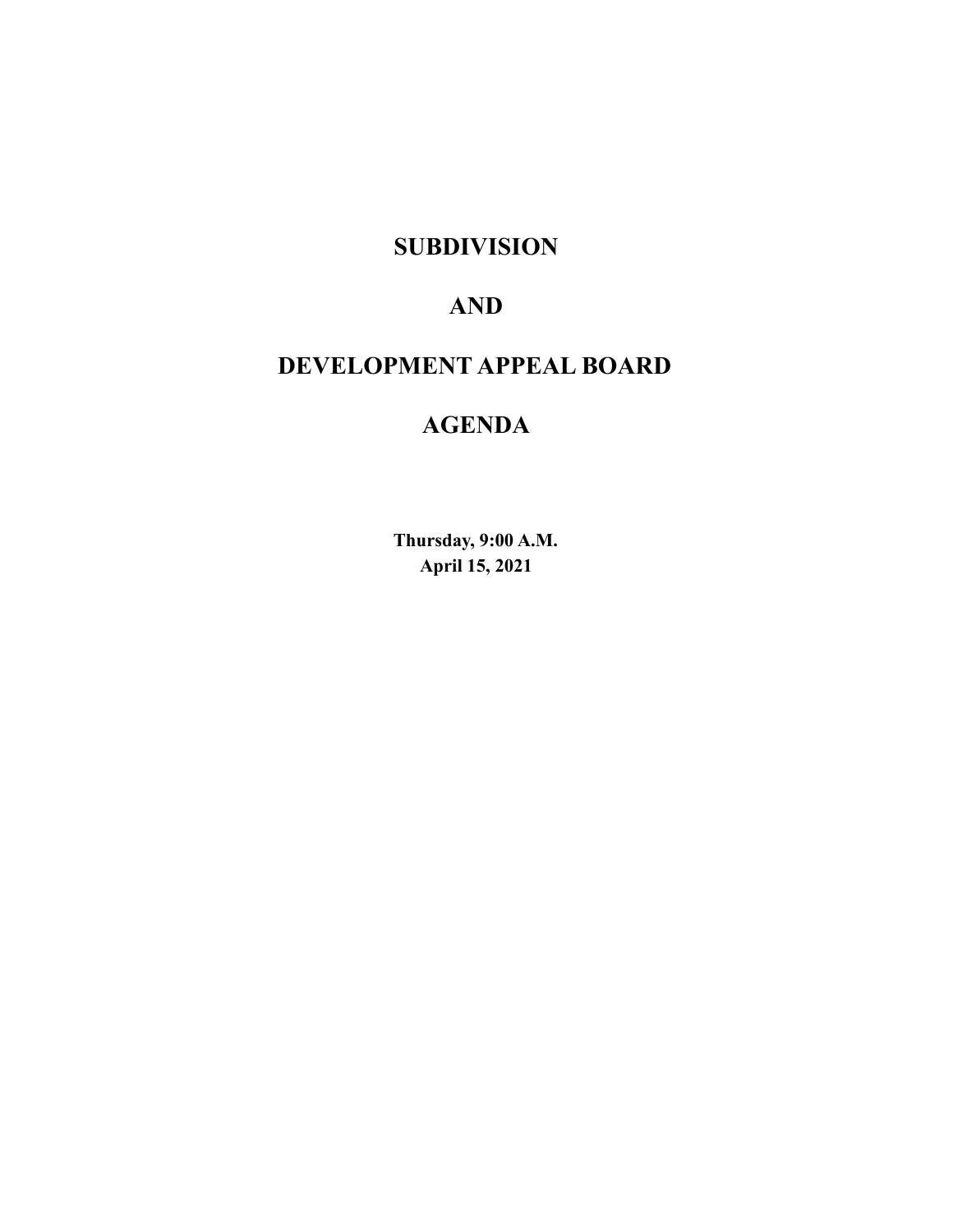|              | NOTE:      |               | Unless otherwise stated, all references to "Section numbers" in this Agenda<br>refer to the authority under the Edmonton Zoning Bylaw 12800. |
|--------------|------------|---------------|----------------------------------------------------------------------------------------------------------------------------------------------|
|              |            |               | 9345 - 156 Street NW, 9325 - 156 Street NW<br>Project No.: 387844633-002                                                                     |
|              |            |               | To change the use of a General Retail Store to a<br>Liquor Store, and construct interior alterations                                         |
| III          | 1:30 P.M.  | SDAB-D-21-059 |                                                                                                                                              |
|              |            |               | 12904 - 82 Street NW<br>Project No.: 386906652-002                                                                                           |
|              |            |               | To develop a Cannabis Retail Sales                                                                                                           |
| $\rm{II}$    | 10:30 A.M. | SDAB-D-21-058 |                                                                                                                                              |
|              |            |               | 10639 - 143 Street NW<br>Project No.: 384096391-001                                                                                          |
|              |            |               | To operate a Major Home Based Business (THE<br>DETAILER - Auto detailing business). Two client<br>visits per day by appointment only         |
| $\mathbf{I}$ | 9:00 A.M.  | SDAB-D-21-057 |                                                                                                                                              |
|              |            |               |                                                                                                                                              |

## **SUBDIVISION AND DEVELOPMENT APPEAL BOARD**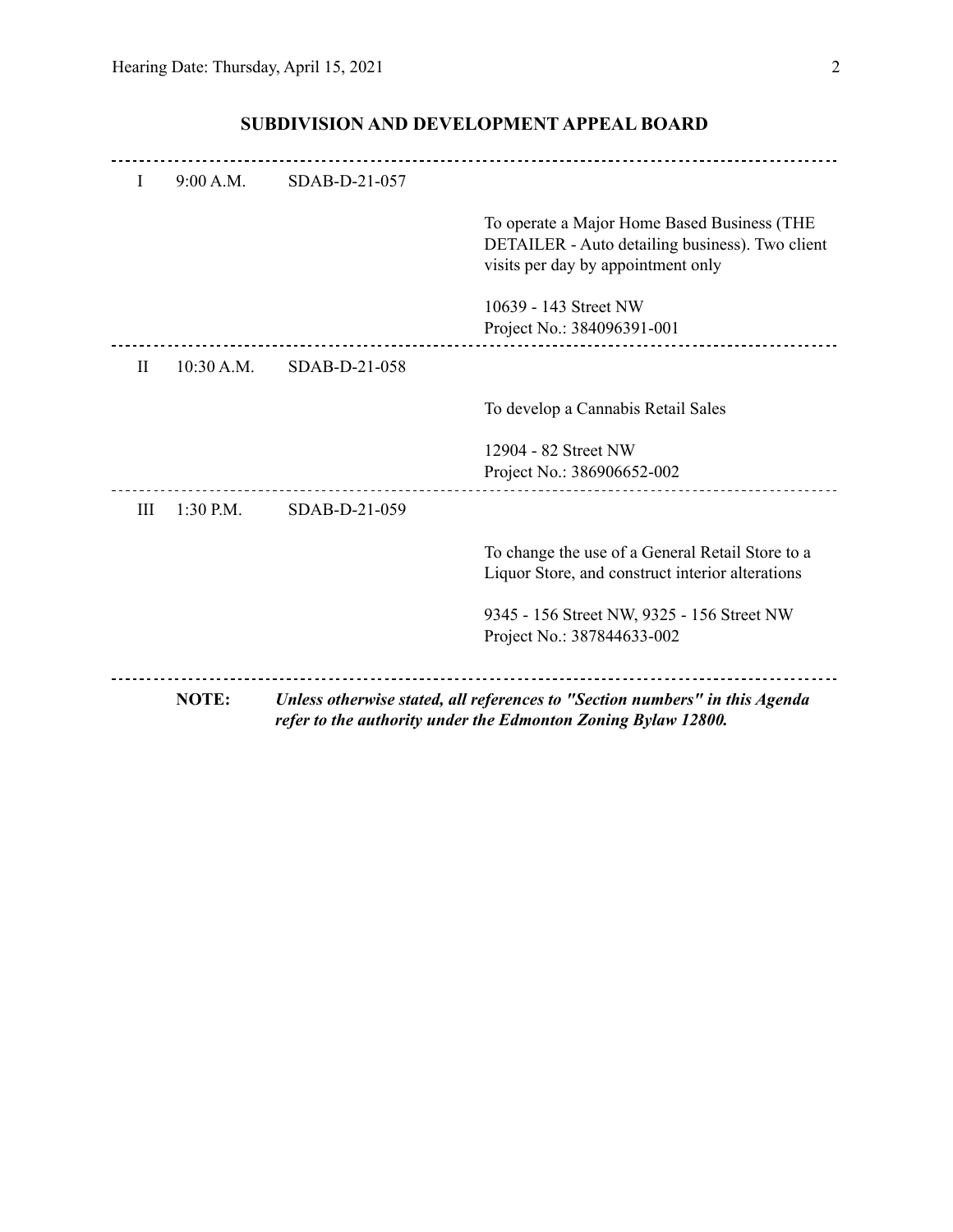|                           | AN APPEAL FROM THE DECISION OF THE DEVELOPMENT OFFICER                                                                            |
|---------------------------|-----------------------------------------------------------------------------------------------------------------------------------|
| <b>APPELLANT:</b>         |                                                                                                                                   |
| <b>APPLICATION NO.:</b>   | 384096391-001                                                                                                                     |
| <b>APPLICATION TO:</b>    | Operate a Major Home Based Business (THE DETAILER<br>- Auto detailing business). Two client visits per day by<br>appointment only |
| <b>DECISION OF THE</b>    |                                                                                                                                   |
| DEVELOPMENT AUTHORITY:    | Refused                                                                                                                           |
| <b>DECISION DATE:</b>     | March 8, 2021                                                                                                                     |
| <b>DATE OF APPEAL:</b>    | March 21, 2021                                                                                                                    |
| MUNICIPAL DESCRIPTION     |                                                                                                                                   |
| OF SUBJECT PROPERTY:      | 10639 - 143 Street NW                                                                                                             |
| <b>LEGAL DESCRIPTION:</b> | Plan 459KS Blk 2 Lot 33                                                                                                           |
| ZONE:                     | (RF1) Single Detached Residential Zone                                                                                            |
| <b>OVERLAY:</b>           | Mature Neighbourhood Overlay                                                                                                      |
| STATUTORY PLAN:           | N/A                                                                                                                               |
|                           |                                                                                                                                   |

| <b>Grounds for Appeal</b> |  |
|---------------------------|--|
|---------------------------|--|

The Appellant provided the following reasons for appealing the decision of the Development Authority:

> I am applying to operate a bespoke auto detailing business from my detached garage. My initial application for a Major Business License received negative feedback from a City Planner, who indicated that my permit would not be approved. In our email correspondence, the City Planner expressed their belief that my business would be better suited to a non-residential area, and suggested my business fell under the Rapid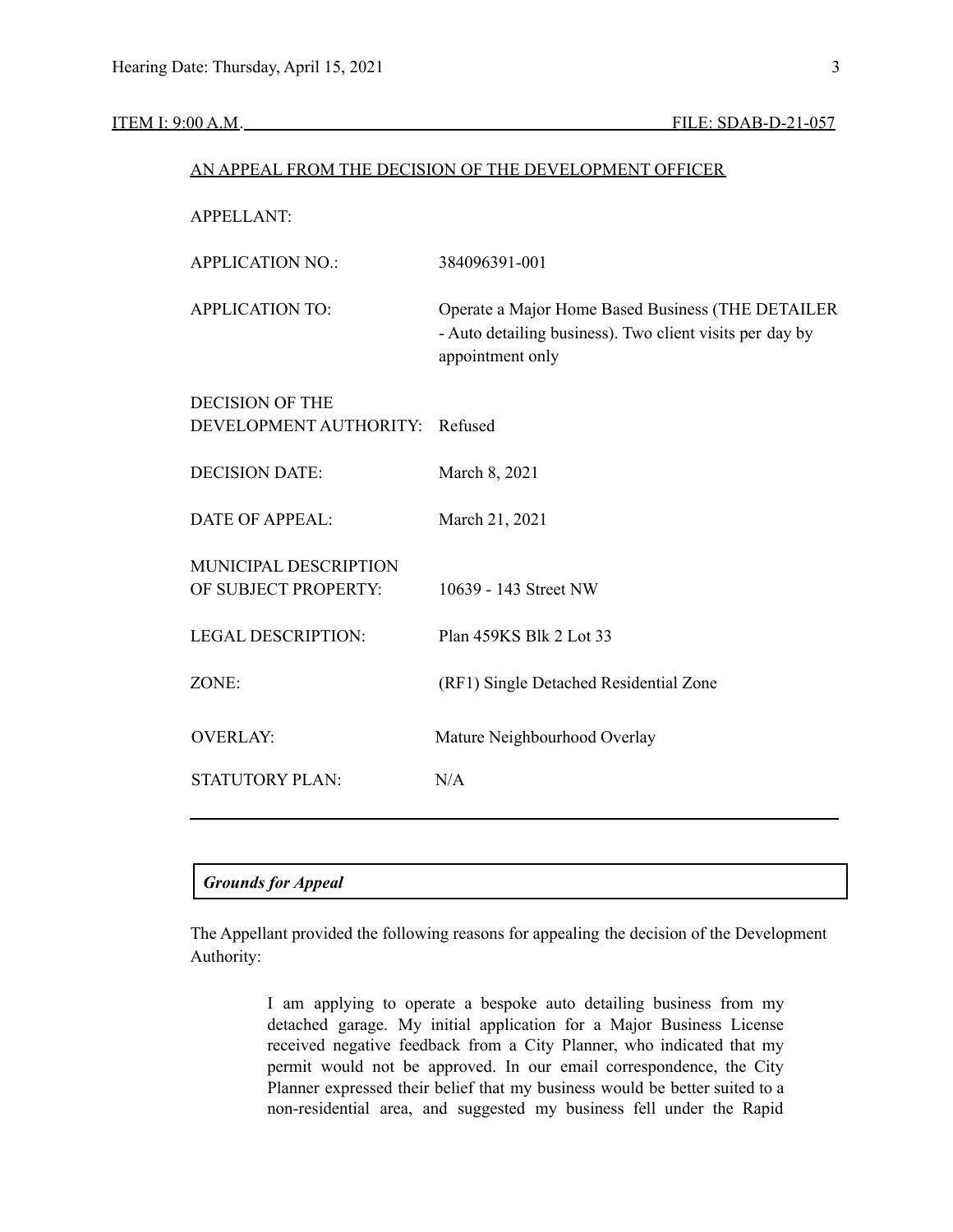Drive-through Vehicle Service classification. I am submitting this document in order to provide further information about how my business will not disrupt my residential area, addressing concerns about noise, parking, and safety. My business has been carefully designed to be considerate of my neighbours, and is a small-scale, high-end service that is very different from the larger-scale and industrial business categories identified by the City as comparable. I hope that by providing additional information about my business and how it fits into my neighbourhood, I will demonstrate that it is appropriate for its current setting as a Major Home Business.

#### **NOTE:** *Please refer to the file to view the detailed appeal submission.*

#### *General Matters*

#### **Appeal Information:**

The *Municipal Government Act*, RSA 2000, c M-26 states the following:

#### **Grounds for Appeal**

**685(1)** If a development authority

- (a) fails or refuses to issue a development permit to a person,
- (b) issues a development permit subject to conditions, or
- (c) issues an order under section 645,

the person applying for the permit or affected by the order under section 645 may appeal to the subdivision and development appeal board.

**(2)** In addition to an applicant under subsection (1), any person affected by an order, decision or development permit made or issued by a development authority may appeal to the subdivision and development appeal board.

#### **Appeals**

**686(1)** A development appeal to a subdivision and development appeal board is commenced by filing a notice of the appeal, containing reasons, with the board,

- (a) in the case of an appeal made by a person referred to in section 685(1)
	- (i) with respect to an application for a development permit,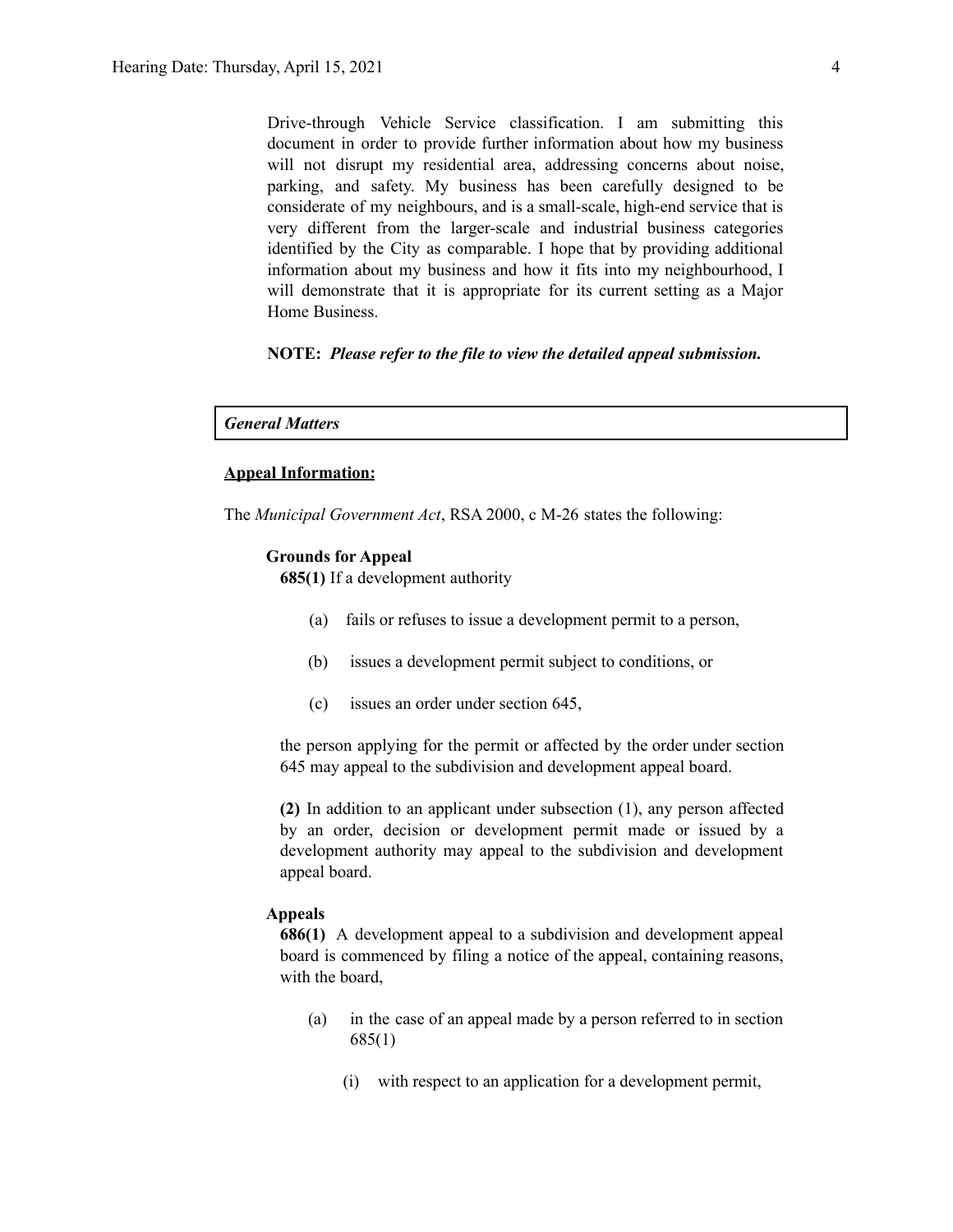- (A) within 21 days after the date on which the written decision is given under section 642, or
- (B) if no decision is made with respect to the application within the 40-day period, or within any extension of that period under section 684, within 21 days after the date the period or extension expires,

or

- (ii) with respect to an order under section 645, within 21 days after the date on which the order is made, or
- (b) in the case of an appeal made by a person referred to in section 685(2), within 21 days after the date on which the notice of the issuance of the permit was given in accordance with the land use bylaw.

#### **Hearing and Decision**

**687(3)** In determining an appeal, the subdivision and development appeal board

…

- (a.1) must comply with the land use policies;
- (a.2) subject to section 638, must comply with any applicable statutory plans;
- (a.3) subject to clause (d), must comply with any land use bylaw in effect;
- (a.4) must comply with the applicable requirements of the regulations under the *Gaming, Liquor and Cannabis Act* respecting the location of premises described in a cannabis licence and distances between those premises and other premises;

…

- (c) may confirm, revoke or vary the order, decision or development permit or any condition attached to any of them or make or substitute an order, decision or permit of its own;
- (d) may make an order or decision or issue or confirm the issue of a development permit even though the proposed development does not comply with the land use bylaw if, in its opinion,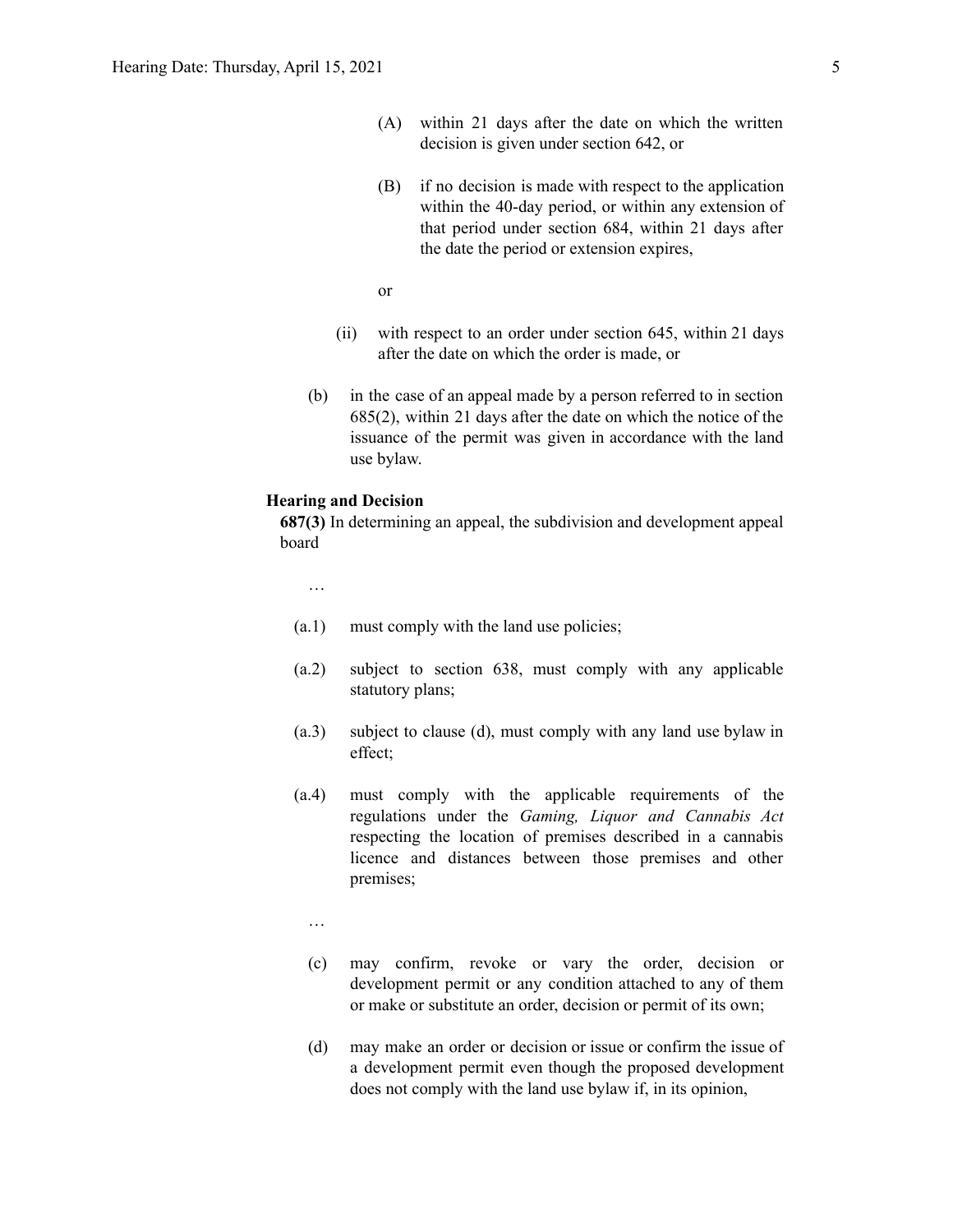- (i) the proposed development would not
	- (A) unduly interfere with the amenities of the neighbourhood, or
	- (B) materially interfere with or affect the use, enjoyment or value of neighbouring parcels of land,

and

**(ii) the proposed development conforms with the use prescribed for that land or building in the land use bylaw.**

#### **General Provisions from the** *Edmonton Zoning Bylaw:*

Under section 110.3(4), a **Major Home Based Business** is a **Discretionary Use** in the **(RF1) Single Detached Residential Zone.**

Under section 7.3(7), **Major Home Based Business** means:

development consisting of the Use of an approved Dwelling or Accessory building by a resident of that Dwelling for one or more businesses that may generate more than one business associated visit per day. The business Use must be secondary to the Residential Use of the building and shall not change the residential character of the Dwelling or Accessory building. The Dwelling may be used as a workplace by a non-resident. This Use includes Bed and Breakfast Operations but does not include General Retail Sales, Cannabis Retail Sales or Cannabis Production and Distribution.

Section 110.1 states that the **General Purpose** of the **(RF1) Single Detached Residential Zone** is:

to provide for Single Detached Housing while allowing other forms of small scale housing in the form of Secondary Suites, Garden Suites, Semi-detached Housing and Duplex Housing.

Section 814.1 states that the **General Purpose** of the **Mature Neighbourhood Overlay** is:

to regulate residential development in Edmonton's mature residential neighbourhoods, while responding to the context of surrounding development, maintaining the pedestrian-oriented design of the streetscape, and to provide an opportunity for consultation by gathering input from affected parties on the impact of a proposed variance to the Overlay regulations.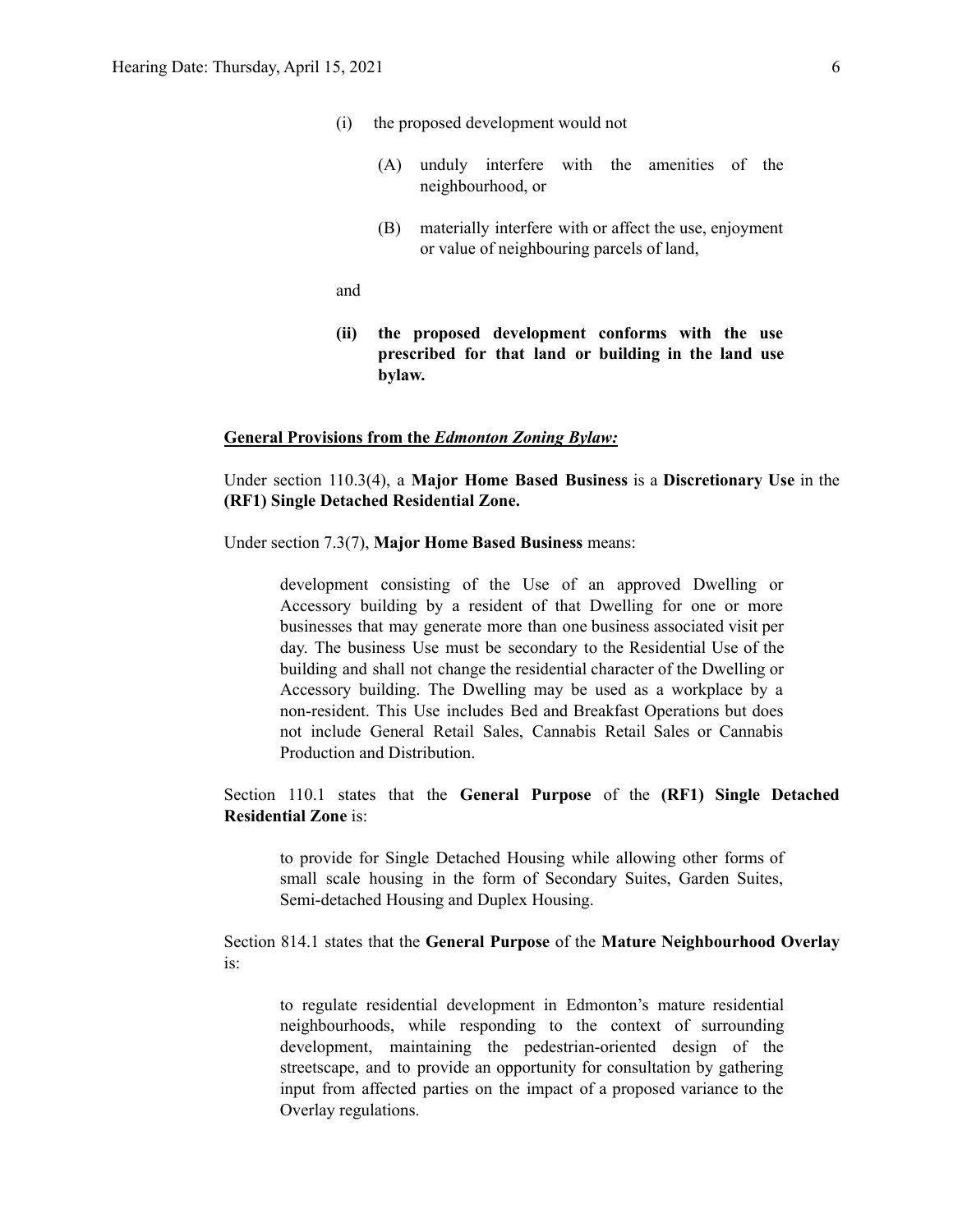#### *Section 75 - Major Home Based Business*

A Major Home Based Business shall comply with the following regulations:

- 1. there shall be no exterior display or advertisement other than an identification plaque or Sign a maximum of 20 cm x 30.5 cm in size located on the Dwelling;
- 2. there shall be no mechanical or electrical equipment used that creates external noise, or visible and audible interference with home electronics equipment in adjacent Dwellings;
- 3. the Major Home Based Business shall not generate pedestrian or vehicular traffic, or parking, in excess of that which is characteristic of the Zone in which it is located;
- 4. the number of non-resident employees or business partners working on-site shall not exceed two at any one time;
- 5. there shall be no outdoor business activity, or outdoor storage of material or equipment associated with the business. Indoor storage related to the business activity shall be allowed in either the Dwelling or Accessory buildings;
- 6. the Major Home Based Business shall not change the principal character or external appearance of the Dwelling or Accessory buildings;
- 7. a Bed and Breakfast Operation, operating as a Major Home Based Business may have more than two Sleeping Units. Cooking facilities shall not be located within the Sleeping Units;
- 8. in addition to the information requirements of subsection 13.1 of this Bylaw, each application for a Development Permit for the Use Major Home Based Business shall include a description of the business to be undertaken at the premises, an indication of the number of business visits per week, provision for parking, and where any materials or equipment associated with the business use are to be stored; and
- **9. the Major Home Based Business shall not be allowed if, in the opinion of the Development Officer, such Use would be more appropriately located in a Commercial or Industrial Zone having regard for the overall compatibility of the Use with the residential character of the area.**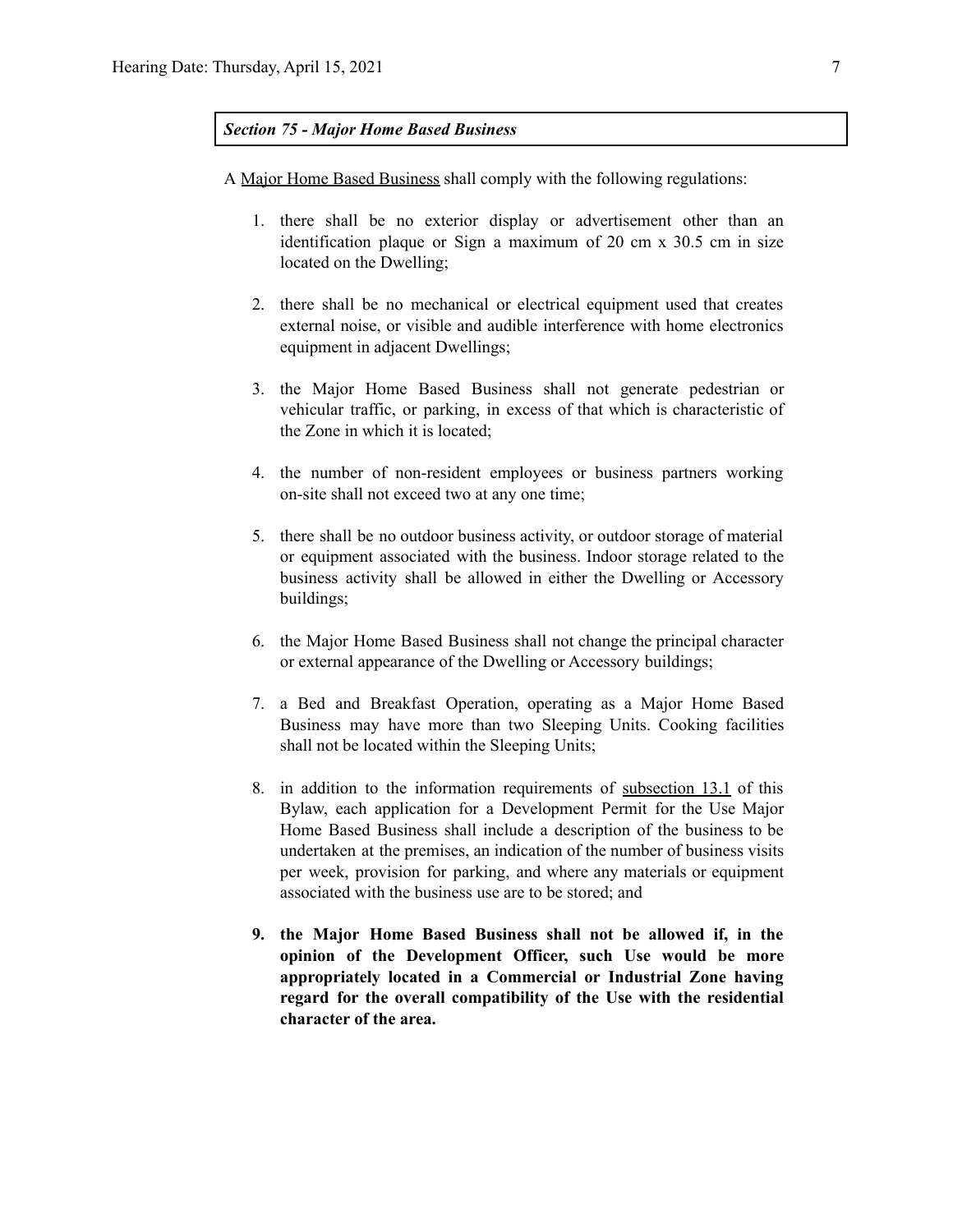#### **Development Officer's Determination**

**1. The Major Home Based Business shall not be allowed if, in the opinion of the Development Officer, such Use would be more appropriately located in a Commercial or Industrial Zone (Section 75.9).**

**Proposed: In the opinion of the Development Officer, the use would more appropriately be located in a Commercial or Industrial Zone.**

[unedited]

Notice to Applicant/Appellant

**\_\_\_\_\_\_\_\_\_\_\_\_\_\_\_\_\_\_\_\_\_\_\_\_\_\_\_\_\_\_\_\_\_\_\_\_\_\_\_\_\_\_\_\_\_\_\_\_\_\_\_\_\_\_\_\_\_\_\_\_\_\_\_\_\_\_\_\_\_\_\_\_\_\_\_**

Provincial legislation requires that the Subdivision and Development Appeal Board issue its official decision in writing within fifteen days of the conclusion of the hearing.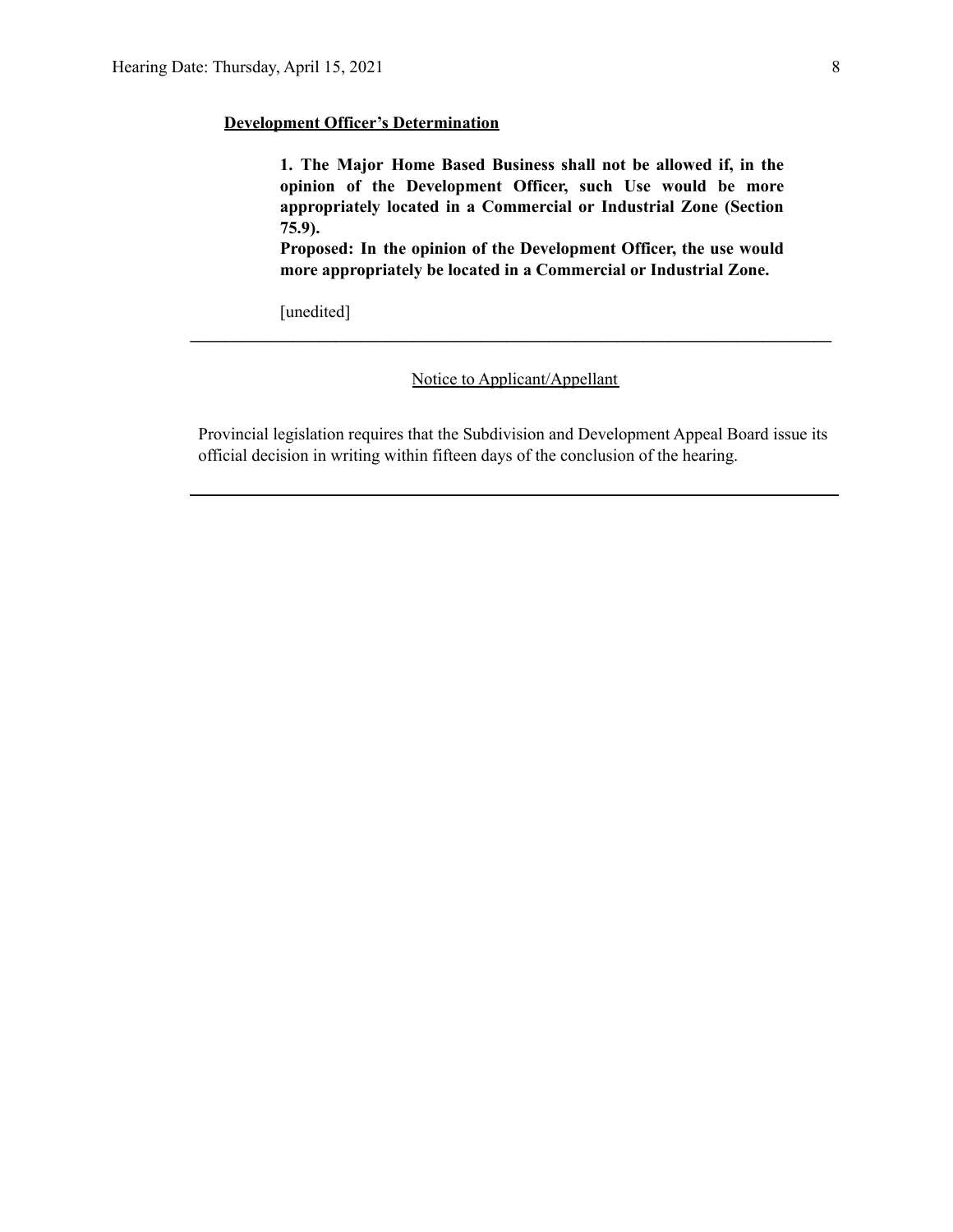|                                                                                                                                                                                                                                                                                                                                                                                 |                                               |                             |                                                                                                                                                                                            |                                      | Project Number: 384096391-001<br><b>Application Date:</b>                                                                     | JAN 18, 2021                        |  |  |
|---------------------------------------------------------------------------------------------------------------------------------------------------------------------------------------------------------------------------------------------------------------------------------------------------------------------------------------------------------------------------------|-----------------------------------------------|-----------------------------|--------------------------------------------------------------------------------------------------------------------------------------------------------------------------------------------|--------------------------------------|-------------------------------------------------------------------------------------------------------------------------------|-------------------------------------|--|--|
| <b>Edmonton</b>                                                                                                                                                                                                                                                                                                                                                                 |                                               | <b>Application for</b>      |                                                                                                                                                                                            |                                      | Printed:<br>Page:                                                                                                             | March 8, 2021 at \$:57 AM<br>1 of 1 |  |  |
| <b>Home Occupation</b>                                                                                                                                                                                                                                                                                                                                                          |                                               |                             |                                                                                                                                                                                            |                                      |                                                                                                                               |                                     |  |  |
| This document is a Development Permit Decision for the development application described below.                                                                                                                                                                                                                                                                                 |                                               |                             |                                                                                                                                                                                            |                                      |                                                                                                                               |                                     |  |  |
| <b>Applicant</b>                                                                                                                                                                                                                                                                                                                                                                | Property Address(es) and Legal Description(s) |                             |                                                                                                                                                                                            |                                      |                                                                                                                               |                                     |  |  |
|                                                                                                                                                                                                                                                                                                                                                                                 |                                               |                             | 10639 - 143 STREET NW<br>Plan 459KS Blk 2 Lot 33                                                                                                                                           |                                      |                                                                                                                               |                                     |  |  |
|                                                                                                                                                                                                                                                                                                                                                                                 |                                               |                             |                                                                                                                                                                                            | Specific Address(es)                 |                                                                                                                               |                                     |  |  |
|                                                                                                                                                                                                                                                                                                                                                                                 |                                               |                             | Suite:                                                                                                                                                                                     |                                      | 10639 - 143 STREET NW                                                                                                         |                                     |  |  |
|                                                                                                                                                                                                                                                                                                                                                                                 |                                               |                             | Entryway: 10639 - 143 STREET NW                                                                                                                                                            |                                      |                                                                                                                               |                                     |  |  |
|                                                                                                                                                                                                                                                                                                                                                                                 |                                               |                             | Building: 10639 - 143 STREET NW                                                                                                                                                            |                                      |                                                                                                                               |                                     |  |  |
| <b>Scope of Application</b>                                                                                                                                                                                                                                                                                                                                                     |                                               |                             |                                                                                                                                                                                            |                                      |                                                                                                                               |                                     |  |  |
|                                                                                                                                                                                                                                                                                                                                                                                 |                                               |                             |                                                                                                                                                                                            |                                      | To operate a Major Home Based Business (THE DETAILER - Auto detailing business). 2 client visits per day by appointment only. |                                     |  |  |
| <b>Permit Details</b>                                                                                                                                                                                                                                                                                                                                                           |                                               |                             |                                                                                                                                                                                            |                                      |                                                                                                                               |                                     |  |  |
|                                                                                                                                                                                                                                                                                                                                                                                 |                                               |                             |                                                                                                                                                                                            |                                      |                                                                                                                               |                                     |  |  |
| # of business related visits/day: 2                                                                                                                                                                                                                                                                                                                                             |                                               |                             |                                                                                                                                                                                            | # of vehicles at one time:           |                                                                                                                               |                                     |  |  |
| Administration Office Only?: N                                                                                                                                                                                                                                                                                                                                                  |                                               |                             |                                                                                                                                                                                            | Business has Trailers or Equipment?: |                                                                                                                               |                                     |  |  |
| Class of Permit: Class B                                                                                                                                                                                                                                                                                                                                                        |                                               |                             | Description of Business: A bespoke auto detailing<br>business washing and protecting vehicles. This includes<br>washing cars, applying wax/ceramic coatings, and<br>cleaning the interior. |                                      |                                                                                                                               |                                     |  |  |
| Do you live at the property?: Y                                                                                                                                                                                                                                                                                                                                                 |                                               |                             | Expiry Date:                                                                                                                                                                               |                                      |                                                                                                                               |                                     |  |  |
| Outdoor storage on site?: N                                                                                                                                                                                                                                                                                                                                                     |                                               |                             |                                                                                                                                                                                            |                                      |                                                                                                                               |                                     |  |  |
| <b>Development Application Decision</b><br>Refused                                                                                                                                                                                                                                                                                                                              |                                               |                             |                                                                                                                                                                                            |                                      |                                                                                                                               |                                     |  |  |
| <b>Issue Date:</b>                                                                                                                                                                                                                                                                                                                                                              | <b>Development Authority: ZHOU, ROWLEY</b>    |                             |                                                                                                                                                                                            |                                      |                                                                                                                               |                                     |  |  |
| <b>Reason for Refusal</b><br>1. The Major Home Based Business shall not be allowed if, in the opinion of the Development Officer, such Use would be more<br>appropriately located in a Commercial or Industrial Zone (Section 75.9).<br>Proposed: In the opinion of the Development Officer, the use would more appropriately be located in a Commercial or Industrial<br>Zone. |                                               |                             |                                                                                                                                                                                            |                                      |                                                                                                                               |                                     |  |  |
| <b>Rights of Appeal</b><br>through 689 of the Municipal Government Act.                                                                                                                                                                                                                                                                                                         |                                               |                             |                                                                                                                                                                                            |                                      | The Applicant has the right of appeal within 21 days after the date on which the decision is made, as outlined in Section 683 |                                     |  |  |
| Fees                                                                                                                                                                                                                                                                                                                                                                            |                                               |                             |                                                                                                                                                                                            |                                      |                                                                                                                               |                                     |  |  |
|                                                                                                                                                                                                                                                                                                                                                                                 | <b>Fee Amount</b>                             | <b>Amount Paid</b>          |                                                                                                                                                                                            | Receipt #                            | <b>Date Paid</b>                                                                                                              |                                     |  |  |
| Dev. Application Fee                                                                                                                                                                                                                                                                                                                                                            | \$327.00                                      | \$327.00                    |                                                                                                                                                                                            | 052588025045001                      | Jan 25, 2021                                                                                                                  |                                     |  |  |
| <b>Total GST Amount:</b><br><b>Totals for Permit:</b>                                                                                                                                                                                                                                                                                                                           | \$0.00<br>\$327.00                            | \$327.00                    |                                                                                                                                                                                            |                                      |                                                                                                                               |                                     |  |  |
|                                                                                                                                                                                                                                                                                                                                                                                 |                                               |                             |                                                                                                                                                                                            |                                      |                                                                                                                               |                                     |  |  |
|                                                                                                                                                                                                                                                                                                                                                                                 |                                               |                             |                                                                                                                                                                                            |                                      |                                                                                                                               |                                     |  |  |
|                                                                                                                                                                                                                                                                                                                                                                                 |                                               | <b>THIS IS NOT A PERMIT</b> |                                                                                                                                                                                            |                                      |                                                                                                                               |                                     |  |  |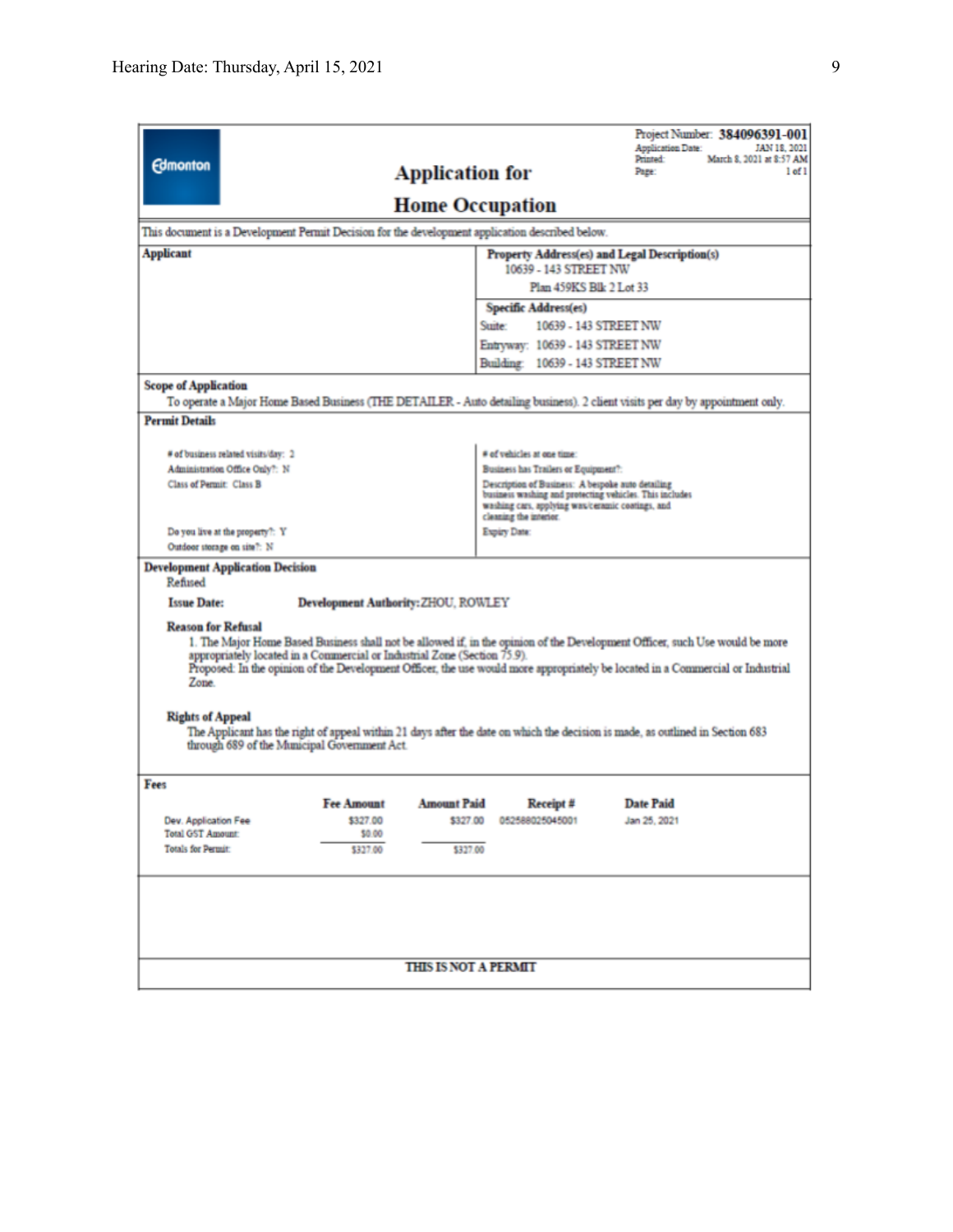

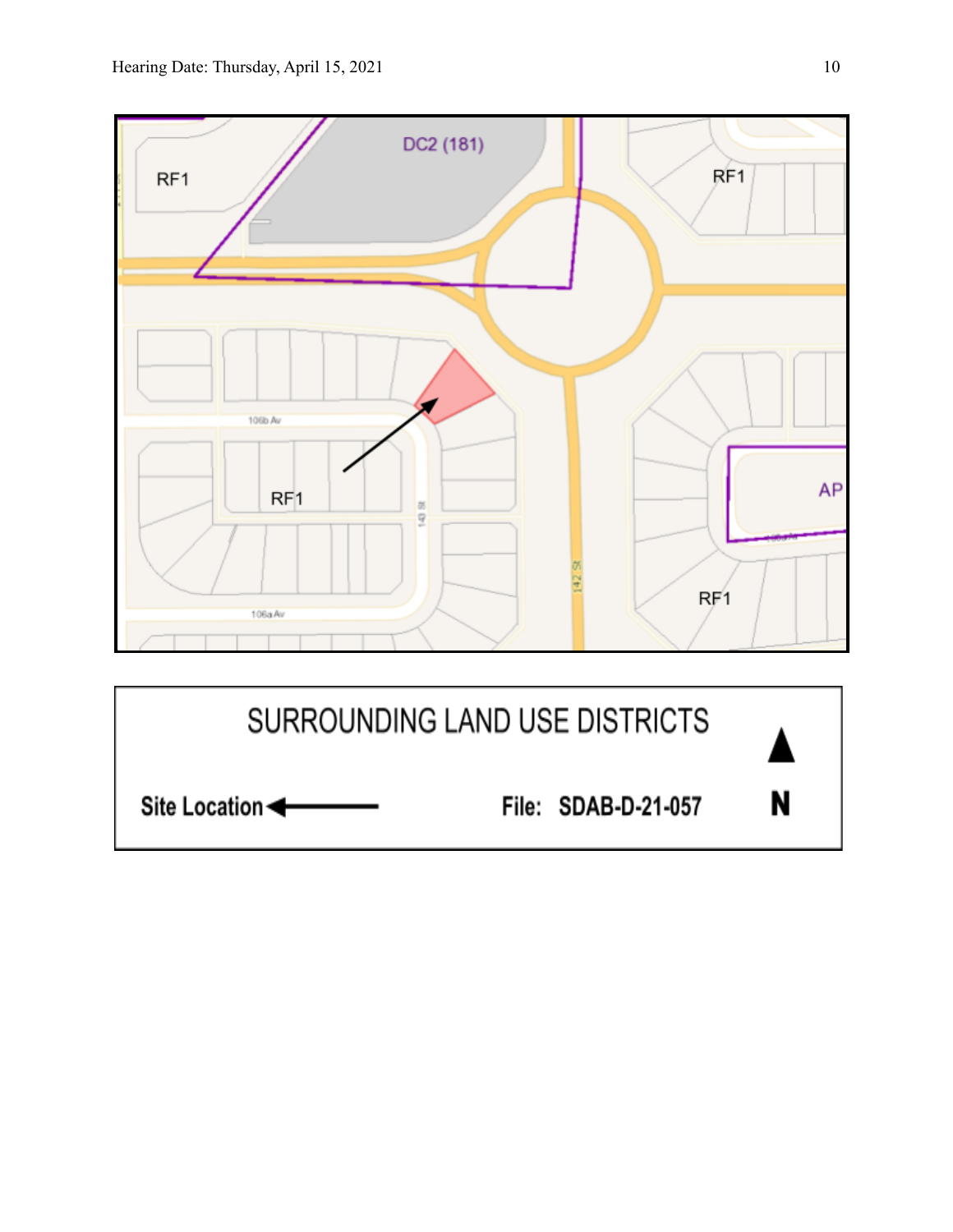## ITEM II: 10:30 A.M. FILE: SDAB-D-21-058

| AN APPEAL FROM THE DECISION OF THE DEVELOPMENT OFFICER |                                  |  |  |
|--------------------------------------------------------|----------------------------------|--|--|
| <b>APPELLANT:</b>                                      |                                  |  |  |
| <b>APPLICATION NO.:</b>                                | 386906652-002                    |  |  |
| <b>APPLICATION TO:</b>                                 | Develop a Cannabis Retail Sales. |  |  |
| <b>DECISION OF THE</b><br>DEVELOPMENT AUTHORITY:       | Refused                          |  |  |
| <b>DECISION DATE:</b>                                  | March 17, 2021                   |  |  |
| <b>DATE OF APPEAL:</b>                                 | March 18, 2021                   |  |  |
| MUNICIPAL DESCRIPTION<br>OF SUBJECT PROPERTY:          | 12904 - 82 Street NW             |  |  |
| <b>LEGAL DESCRIPTION:</b>                              | Plan 103MC Blk 13 Lot 2          |  |  |
| ZONE:                                                  | (CSC) Shopping Centre Zone       |  |  |
| <b>OVERLAY:</b>                                        | Main Streets Overlay             |  |  |
| <b>STATUTORY PLAN:</b>                                 | N/A                              |  |  |
|                                                        |                                  |  |  |

### *Grounds for Appeal*

The Appellant provided the following reasons for appealing the decision of the Development Authority:

> The refusal is being appealed based on the same reasons as outlined in a previous SDAB Decision (SDAB-D-19-181). A copy of which is on file.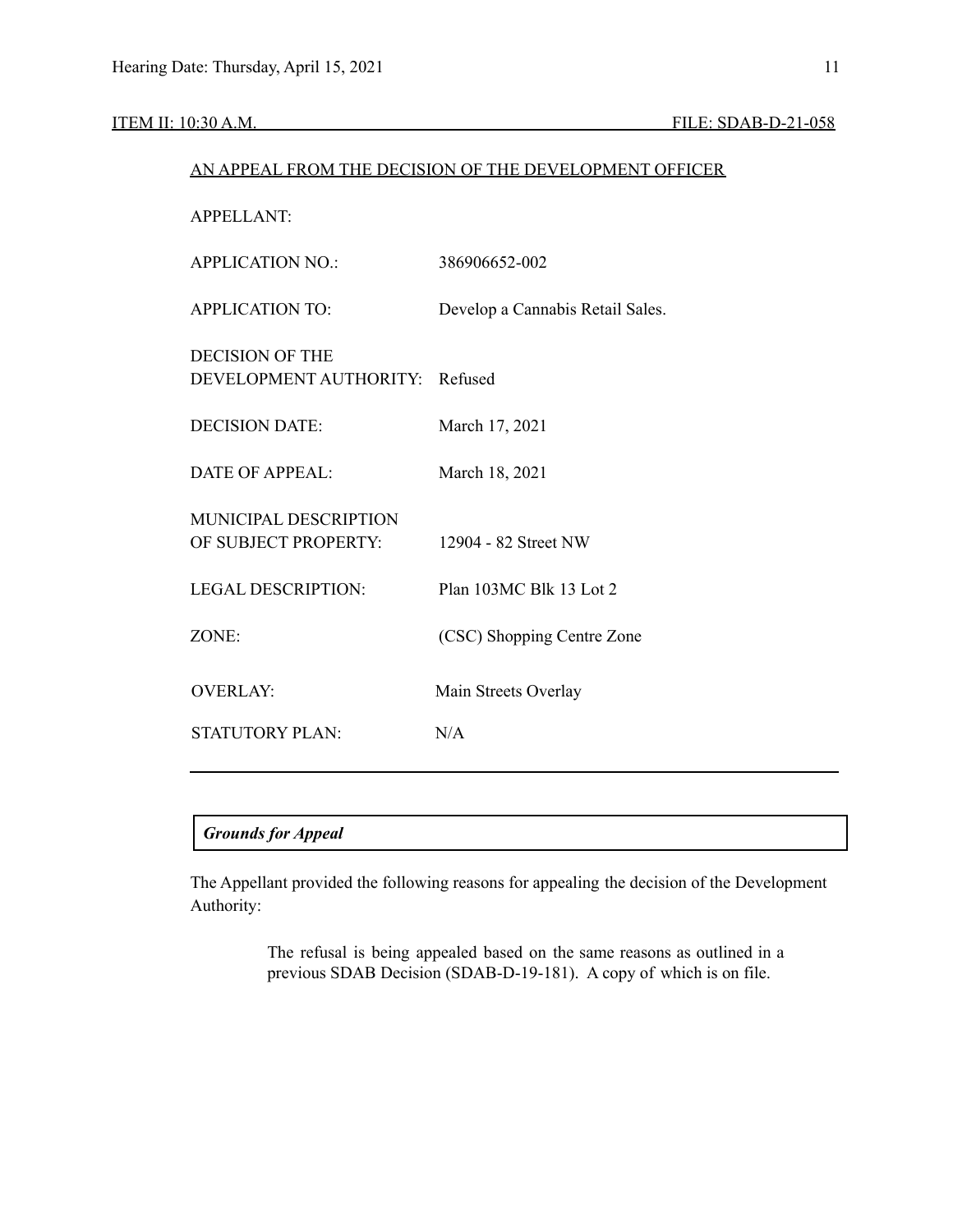#### *General Matters*

The *Municipal Government Act*, RSA 2000, c M-26 states the following:

#### **Grounds for Appeal**

**685(1)** If a development authority

- (a) fails or refuses to issue a development permit to a person,
- (b) issues a development permit subject to conditions, or
- (c) issues an order under section 645,

the person applying for the permit or affected by the order under section 645 may appeal to the subdivision and development appeal board.

**(2)** In addition to an applicant under subsection (1), any person affected by an order, decision or development permit made or issued by a development authority may appeal to the subdivision and development appeal board.

#### **Appeals**

**686(1)** A development appeal to a subdivision and development appeal board is commenced by filing a notice of the appeal, containing reasons, with the board,

- (a) in the case of an appeal made by a person referred to in section 685(1)
	- (i) with respect to an application for a development permit,
		- (A) within 21 days after the date on which the written decision is given under section 642, or
		- (B) if no decision is made with respect to the application within the 40-day period, or within any extension of that period under section 684, within 21 days after the date the period or extension expires,
		- or
	- (ii) with respect to an order under section 645, within 21 days after the date on which the order is made, or
- (b) in the case of an appeal made by a person referred to in section 685(2), within 21 days after the date on which the notice of the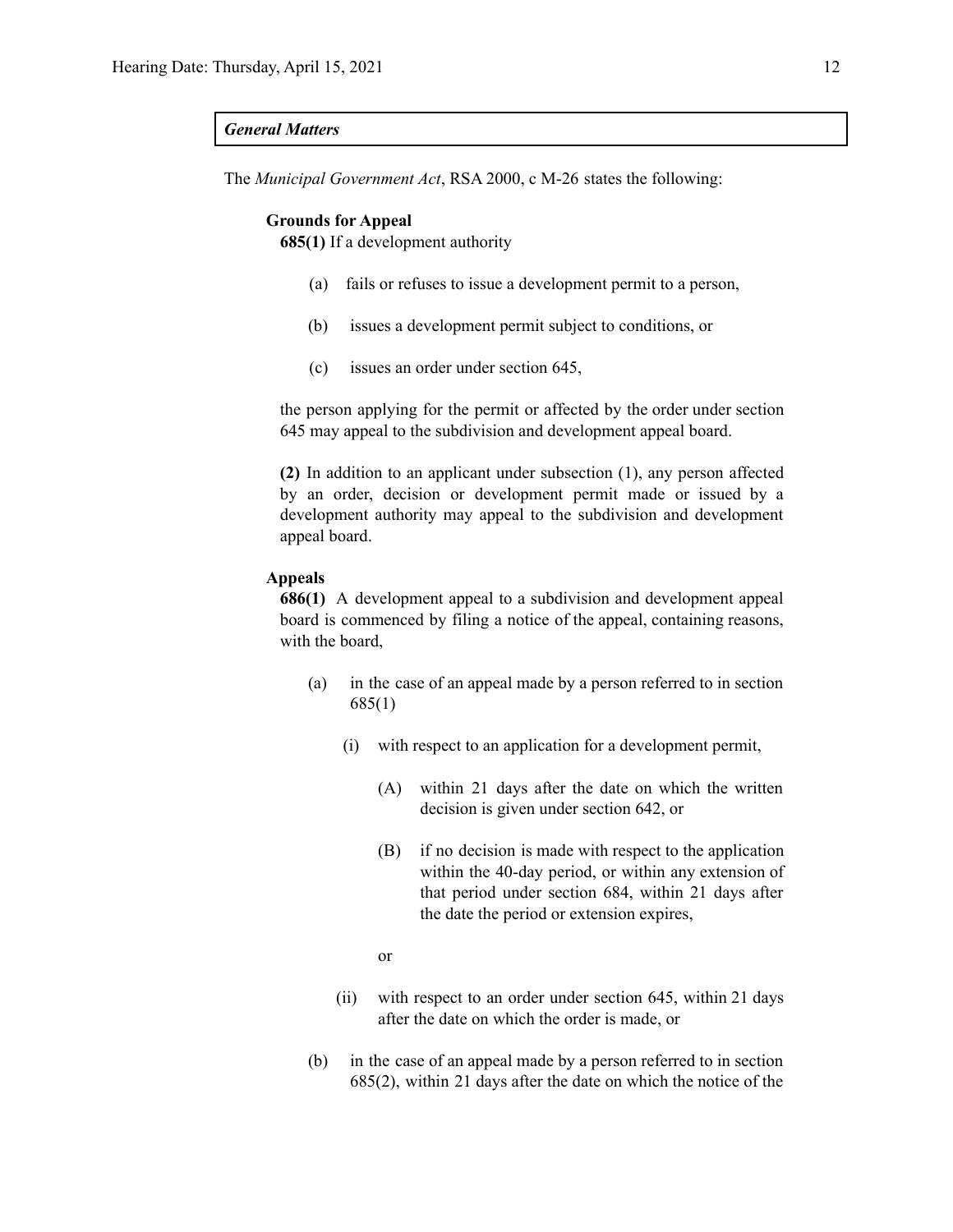issuance of the permit was given in accordance with the land use bylaw.

#### **Hearing and Decision**

**687(3)** In determining an appeal, the subdivision and development appeal board

…

- (a.1) must comply with the land use policies;
- (a.2) subject to section 638, must comply with any applicable statutory plans;
- (a.3) subject to clause (d), must comply with any land use bylaw in effect;
- (a.4) must comply with the applicable requirements of the regulations under the *Gaming, Liquor and Cannabis Act* respecting the location of premises described in a cannabis licence and distances between those premises and other premises;
	- …
	- (c) may confirm, revoke or vary the order, decision or development permit or any condition attached to any of them or make or substitute an order, decision or permit of its own;
	- (d) may make an order or decision or issue or confirm the issue of a development permit even though the proposed development does not comply with the land use bylaw if, in its opinion,
		- (i) the proposed development would not
			- (A) unduly interfere with the amenities of the neighbourhood, or
			- (B) materially interfere with or affect the use, enjoyment or value of neighbouring parcels of land,

and

(ii) the proposed development conforms with the use prescribed for that land or building in the land use bylaw.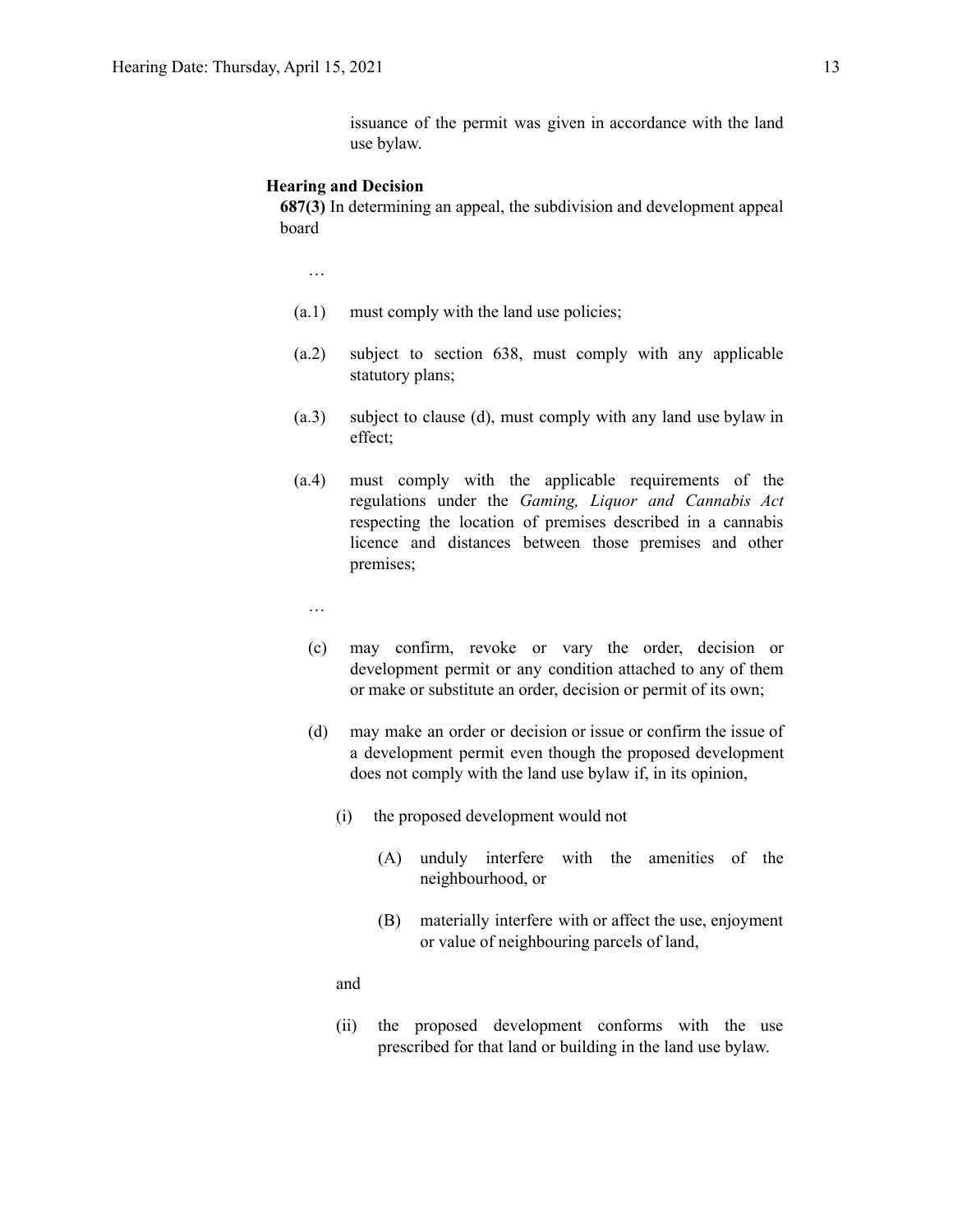#### **General Provisions from the** *Edmonton Zoning Bylaw:*

Under section 320.2(3), **Cannabis Retail Sales** is a **Permitted Use** in the **(CSC) Shopping Centre Zone**.

Under section 7.4(9), **Cannabis Retail Sales** means:

development used for the retail sale of Cannabis that is authorized by provincial or federal legislation. This Use may include retail sales of Cannabis accessories. This Use does not include Cannabis Production and Distribution.

Under section 6.1, **Cannabis** means:

a cannabis plant and anything referred to in subsection (a) of this definition but does not include anything referred to in subsection (b) of this definition:

- a. Cannabis includes:
	- i. any part of a cannabis plant, including the phytocannabinoids produced by, or found in, such a plant, regardless of whether that part has been processed or not, other than a part of the plant referred to in subsection (b) of this definition.
	- ii. any substance or mixture of substances that contains or has on it any part of such a plant;
	- iii. any substance that is identical to any phytocannabinoid produced by, or found in, such a plant, regardless of how the substance was obtained.
- b. Notwithstanding subsection (a) of this definition, Cannabis does not include:
	- i. a non-viable seed of a cannabis plant;
	- ii. a mature stalk, without any leaf, flower, seed or branch, of such plant;
	- iii. fibre derived from a stalk referred in subsection (b)(ii) of this definition; and
	- iv. the root or any part of the root of such a plant.

Under section 6.1, **Site** means "an area of land consisting of one or more abutting Lots<sup>"</sup>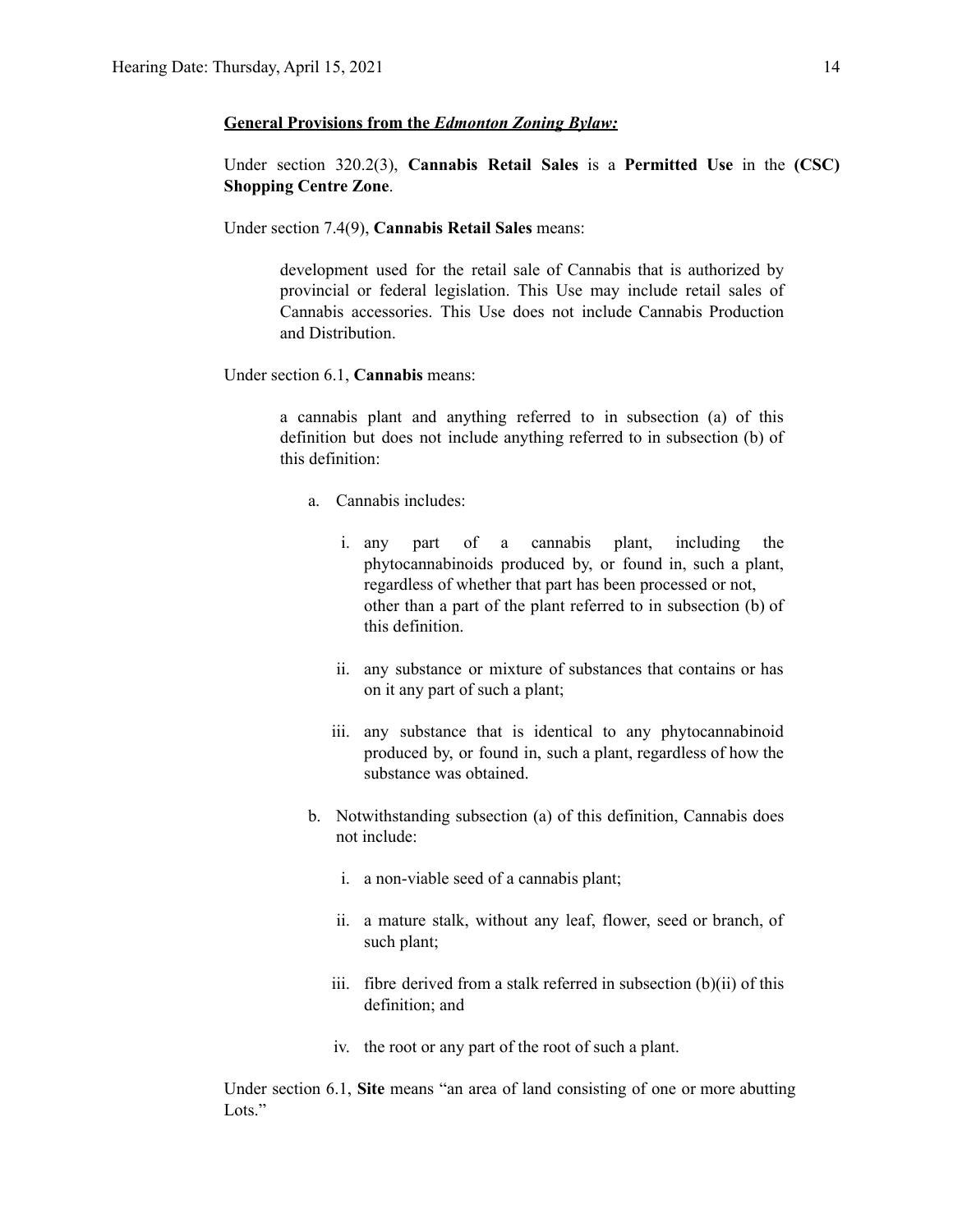Section 320.1 states that the **General Purpose** of the **(CSC) Shopping Centre Zone** is:

to provide for larger shopping centre developments intended to serve a community or regional trade area. Residential, office, entertainment and cultural uses may also be included within such shopping complexes.

Section 819.1 states that the **General Purpose** of the **Main Streets Overlay** is:

to encourage and strengthen the pedestrian-oriented character of Edmonton's main street commercial areas that are located in proximity to residential and transit-oriented areas, by providing visual interest, transparent storefront displays, and amenities for pedestrians.

*Section 70 – Cannabis Retail Sales*

- **1. Any Cannabis Retail Sales shall not be located less than 200 m from any other Cannabis Retail Sales. For the purposes of this subsection only:**
	- **a. the 200 m separation distance shall be measured from the closest point of the Cannabis Retail Sales Use to the closest point of any other approved Cannabis Retail Sales Use;**
	- b. A Development Officer shall not grant a variance to reduce the separation distance by more than 20 m in compliance with Section 11; and
	- c. The issuance of a Development Permit which contains a variance to separation distance as described in 70(1)(b) shall be issued as a Class B Discretionary Development.
- 2. Any Site containing Cannabis Retail Sales shall not be located less than:
	- a. 200 m from any Site being used for a public library, at the time of the application for the Development Permit for the Cannabis Retail Sales; and
	- b. 100 m from any Site being used for Community Recreation Services Use, a community recreation facility or as public lands at the time of application for the Development Permit for the Cannabis Retail Sales.
- 3. For the purposes of subsection 2:
	- a. separation distances shall be measured from the closest point of the subject Site boundary to the closest point of another Site boundary,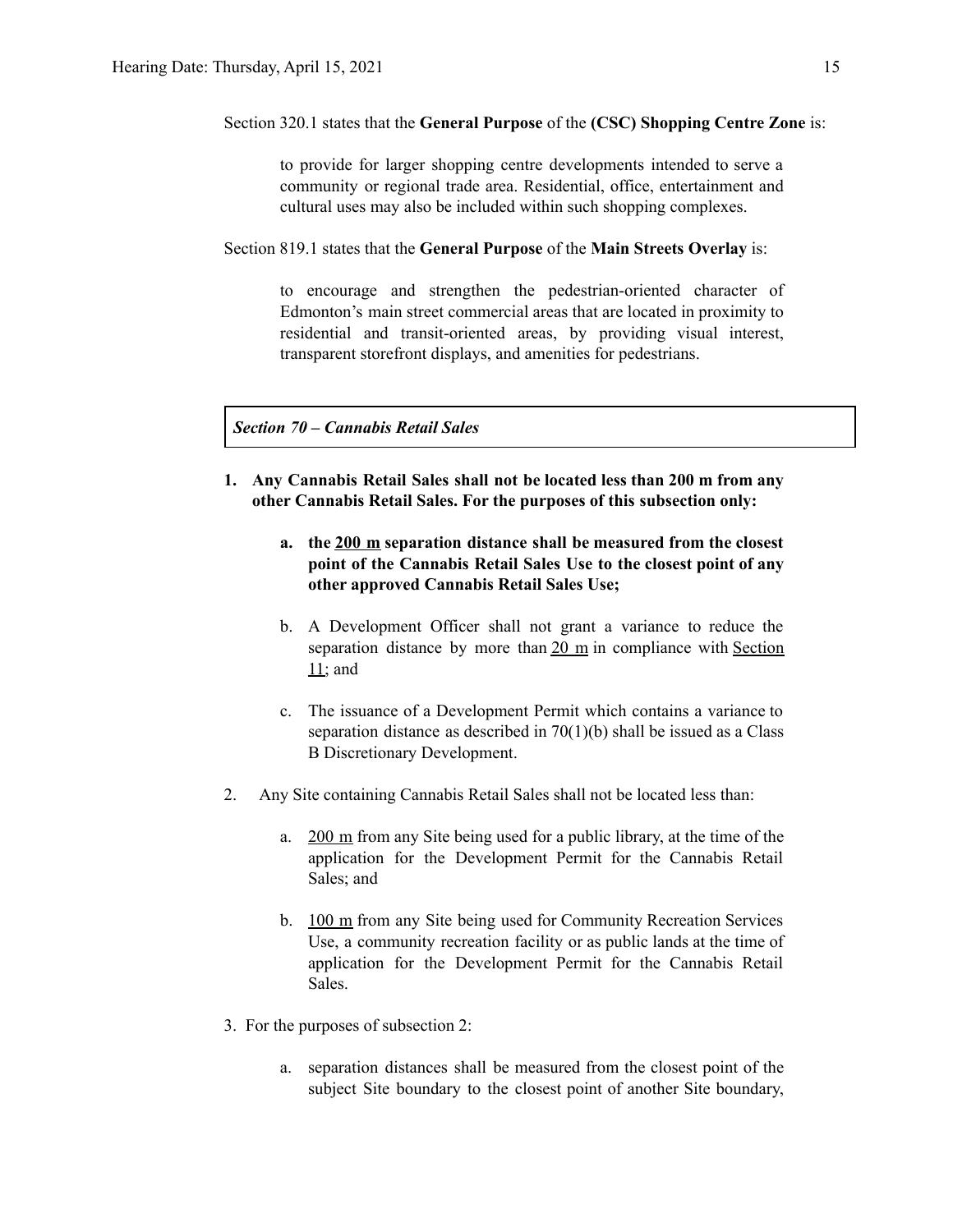and shall not be measured from Zone boundaries or from the edges of structures;

- b. the term "public library" is limited to the collection of literary, artistic, musical and similar reference materials and learning resources in the form of books, electronic files, computers, manuscripts, recordings and films for public use, and does not include private libraries, museums or art galleries.
- c. the term "community recreation facilities" means indoor municipal facilities used primarily by members of the public to participate in recreational activities conducted at the facilities, as per the Municipal Government Act; and
- d. the term "public lands" is limited to Sites zoned  $AP$ , and Sites zoned A.
- 4. Subsection 105(3) of the Gaming, Liquor and Cannabis *Regulation*, is expressly varied by the following:
	- a. any Site containing a Cannabis Retail Sales shall not be located less than:

#### *Public or private education*

i. 200 m from a Site being used for public or private education, at the time of the application for the Development Permit for the Cannabis Retail Sales;

#### *Provincial health care facility*

ii. 100 m from a Site being used for a provincial health care facility at the time of the application for the Development Permit for the Cannabis Retail Sales; and

#### *School reserve or municipal and school reserve*

iii. 100 m from a Site designated as school reserve or municipal and school reserve at the time of the application for the Development Permit for the Cannabis Retail Sales.

#### *Measurement of Separation Distances*

b. For the purposes of this subsection, separation distances shall be measured from the closest point of the subject Site boundary to the closest point of another Site boundary, and shall not be measured from Zone boundaries or from the edges of structures.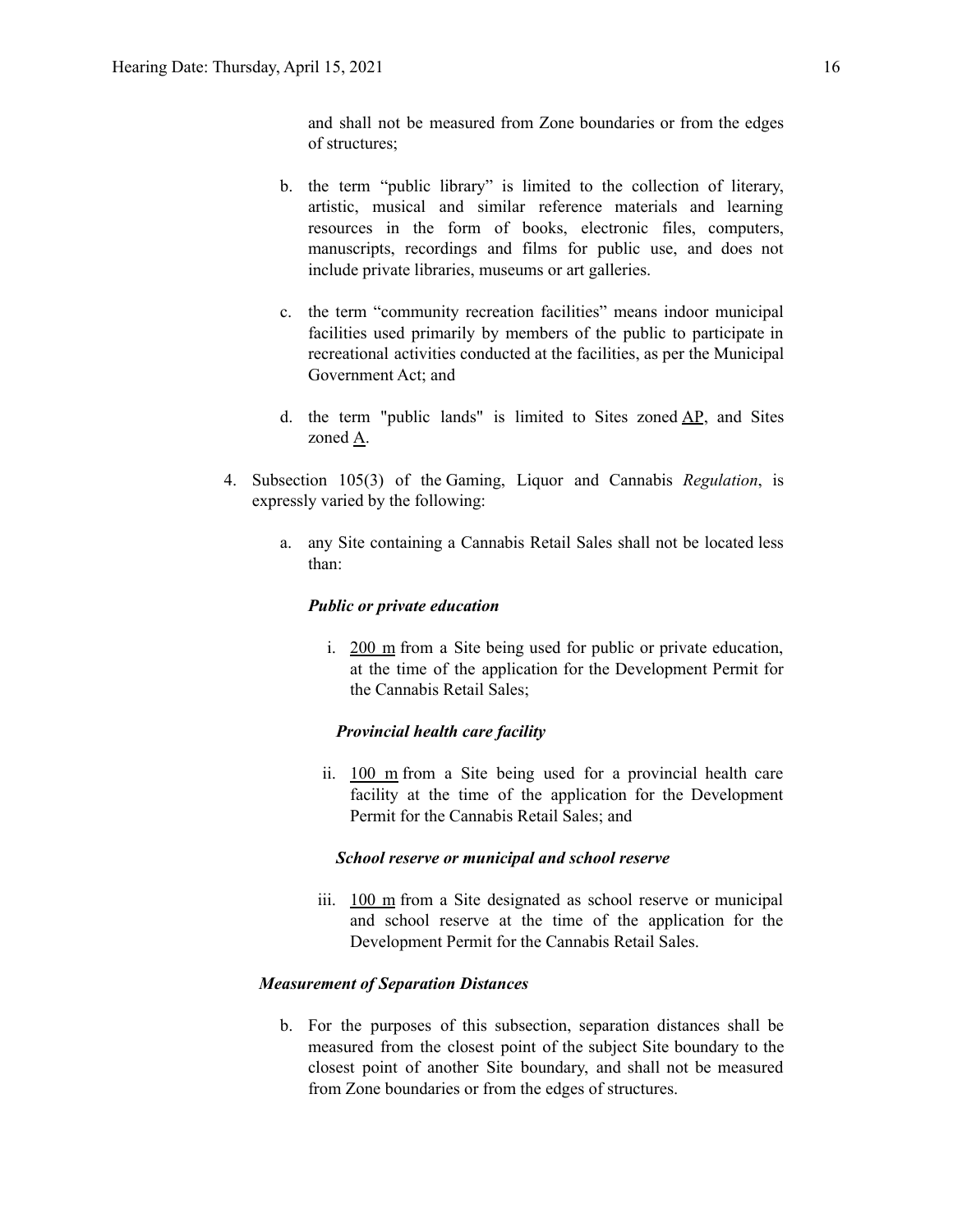#### *Sites Greater than Two Hectares*

- c. For Sites that are greater than  $2.0$  ha in size and zoned either CSC or DC2, that do not contain a public library at the time of application for the Development Permit for the Cannabis Retail Sales:
	- i. Subsection 70(2), and 70(4)(a) shall not apply; and
	- ii. the distances referred to in Subsection 105(3) of the *Gaming, Liquor and Cannabis Regulation* shall be expressly varied to 0 m.
- d. For the purposes of subsection  $70(4)(a)(i)$ , the term "public or private" education" means a school as defined in subsection  $(1)(y)(i)$  and (1)(y)(ii) of the *School Act (as amended from time to time).*
- 5. Notwithstanding Section 11 of this Bylaw, a Development Officer shall not grant a variance to subsection  $70(2)$ ,  $70(3)(a)$  or  $70(4)$ .

#### **Design Requirements**

- 6. Cannabis Retail Sales shall include design elements that readily allow for natural surveillance to promote a safe urban environment, where applicable and to the satisfaction of the Development Officer, including the following requirements:
	- a. customer access to the store is limited to a storefront that is visible from the street other than a Lane, or a shopping centre parking lot, or mall access that allows visibility from the interior of the mall into the store;
	- b. the exterior of all stores shall have ample transparency from the street;
	- c. Any outdoor lighting shall be designed to ensure a well-lit environment for pedestrians and illumination of the property; and
	- d. Landscaping shall be low-growing shrubs or deciduous trees with a high canopy at maturity to maintain natural surveillance.

#### **Development Officer's Determination**

**The proposed Cannabis Retail Sales does not comply with the minimum setback requirement from an approved Cannabis Retail Sales (S. 70.1):**

**Required Setback: 200m**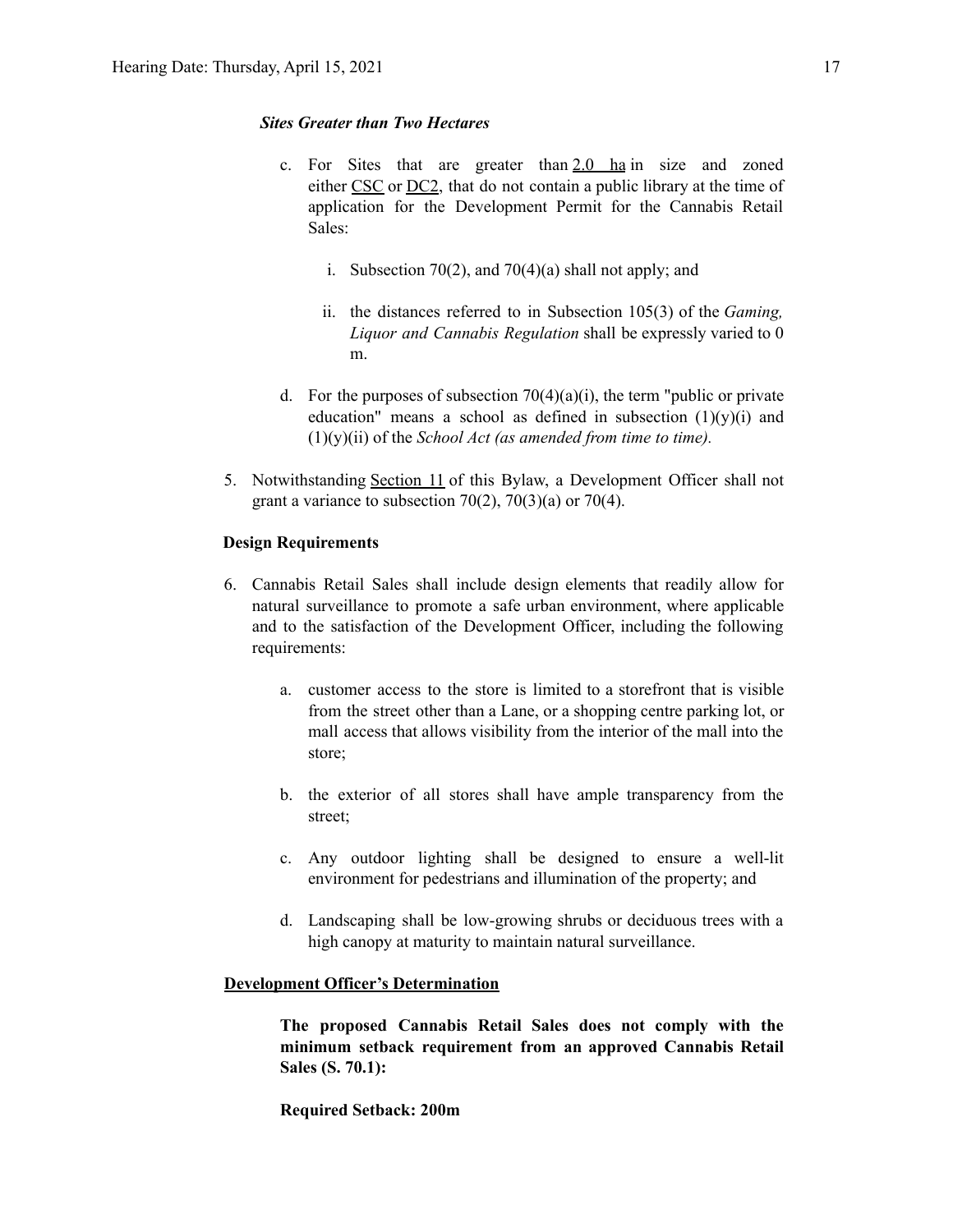### **Proposed Setback: 119m from 8107-128A Avenue (DP 372077716-002) Deficient by: 81m**

**Under Section 70.1 of the Zoning Bylaw, the Development Officer is not permitted to grant a variance to the degree proposed.**

 $\mathcal{L}_\text{max} = \frac{1}{2} \sum_{i=1}^n \mathcal{L}_\text{max}(\mathbf{z}_i - \mathbf{z}_i)$ 

[unedited]

### Notice to Applicant/Appellant

Provincial legislation requires that the Subdivision and Development Appeal Board issue its official decision in writing within fifteen days of the conclusion of the hearing.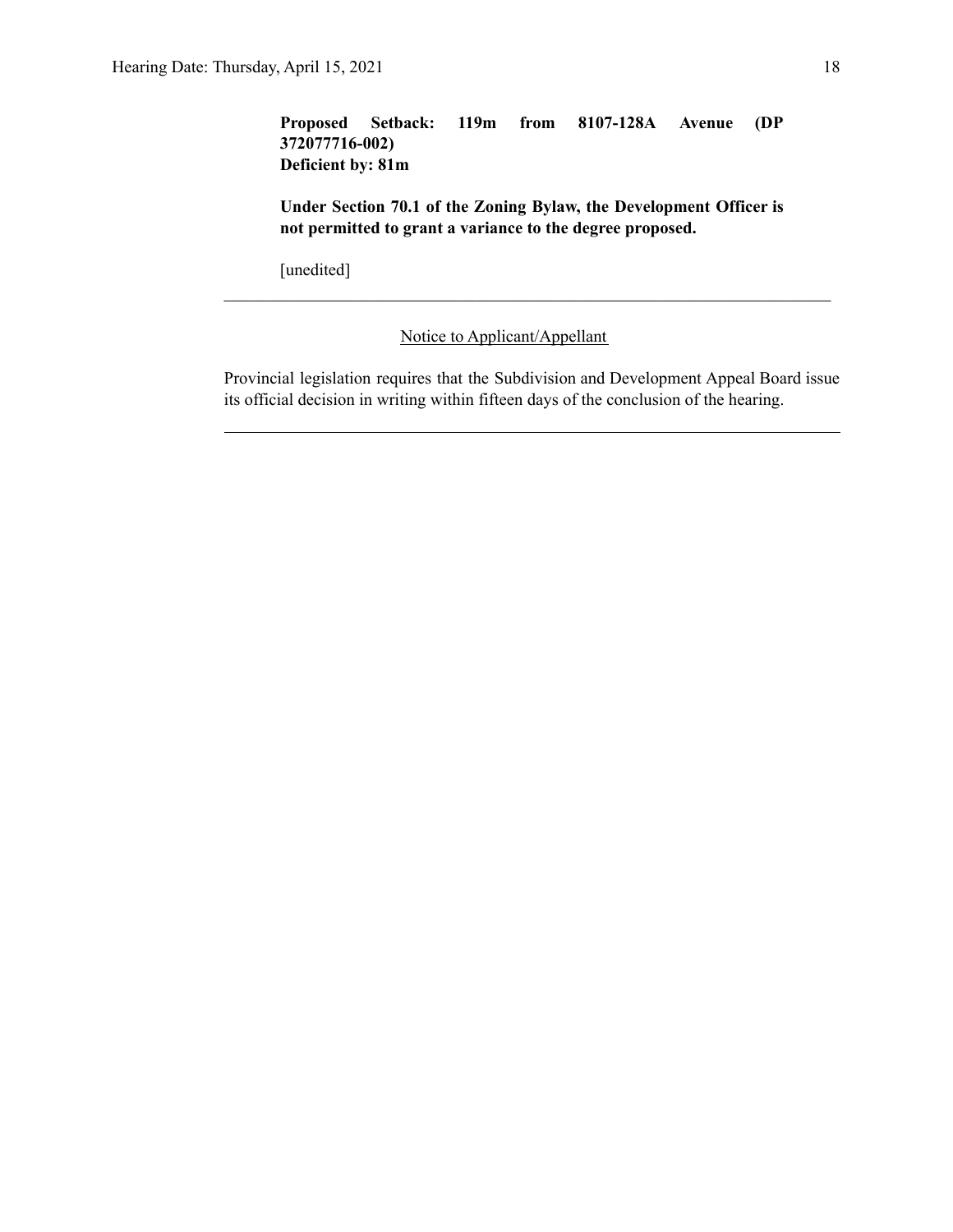| Project Number: 386906652-002<br><b>Application Date:</b><br>FEB 18, 2021<br>March 17, 2021 at 2:06 PM<br>Printed:<br><b>Edmonton</b><br><b>Application for</b><br>$1$ of $1$<br>Page:<br><b>Major Development Permit</b><br>This document is a Development Permit Decision for the development application described below.                                                                                                                                                                                                                                                                                                                                                                                                                                         |                                               |                             |                                                    |                      |  |  |  |  |  |
|----------------------------------------------------------------------------------------------------------------------------------------------------------------------------------------------------------------------------------------------------------------------------------------------------------------------------------------------------------------------------------------------------------------------------------------------------------------------------------------------------------------------------------------------------------------------------------------------------------------------------------------------------------------------------------------------------------------------------------------------------------------------|-----------------------------------------------|-----------------------------|----------------------------------------------------|----------------------|--|--|--|--|--|
| <b>Applicant</b>                                                                                                                                                                                                                                                                                                                                                                                                                                                                                                                                                                                                                                                                                                                                                     | Property Address(es) and Legal Description(s) |                             |                                                    |                      |  |  |  |  |  |
| 12904 - 82 STREET NW                                                                                                                                                                                                                                                                                                                                                                                                                                                                                                                                                                                                                                                                                                                                                 |                                               |                             |                                                    |                      |  |  |  |  |  |
| Plan 103MC Blk 13 Lot 2                                                                                                                                                                                                                                                                                                                                                                                                                                                                                                                                                                                                                                                                                                                                              |                                               |                             |                                                    |                      |  |  |  |  |  |
| Specific Address(es)                                                                                                                                                                                                                                                                                                                                                                                                                                                                                                                                                                                                                                                                                                                                                 |                                               |                             |                                                    |                      |  |  |  |  |  |
|                                                                                                                                                                                                                                                                                                                                                                                                                                                                                                                                                                                                                                                                                                                                                                      |                                               |                             | Suite:                                             | 12916 - 82 STREET NW |  |  |  |  |  |
|                                                                                                                                                                                                                                                                                                                                                                                                                                                                                                                                                                                                                                                                                                                                                                      |                                               |                             | Entryway: 12916 - 82 STREET NW                     |                      |  |  |  |  |  |
|                                                                                                                                                                                                                                                                                                                                                                                                                                                                                                                                                                                                                                                                                                                                                                      |                                               |                             | Building: 12904 - 82 STREET NW                     |                      |  |  |  |  |  |
| <b>Scope of Application</b><br>To develop a Cannabis Retail Sales.                                                                                                                                                                                                                                                                                                                                                                                                                                                                                                                                                                                                                                                                                                   |                                               |                             |                                                    |                      |  |  |  |  |  |
| <b>Permit Details</b>                                                                                                                                                                                                                                                                                                                                                                                                                                                                                                                                                                                                                                                                                                                                                |                                               |                             |                                                    |                      |  |  |  |  |  |
|                                                                                                                                                                                                                                                                                                                                                                                                                                                                                                                                                                                                                                                                                                                                                                      |                                               |                             |                                                    |                      |  |  |  |  |  |
| <b>Class of Permit:</b><br>Gross Floor Area (sq.m.):                                                                                                                                                                                                                                                                                                                                                                                                                                                                                                                                                                                                                                                                                                                 |                                               |                             | <b>Contact Person:</b><br>Lot Grading Needed?: N   |                      |  |  |  |  |  |
| New Sewer Service Required:                                                                                                                                                                                                                                                                                                                                                                                                                                                                                                                                                                                                                                                                                                                                          |                                               |                             | NumberOfMainFloorDwellings:                        |                      |  |  |  |  |  |
| Site Area (1q. m.):                                                                                                                                                                                                                                                                                                                                                                                                                                                                                                                                                                                                                                                                                                                                                  |                                               |                             | Stat. Plan Overlay/Annes Area: Main Street Overlay |                      |  |  |  |  |  |
| <b>Development Application Decision</b><br>Refused<br>Issue Date: Mar 17, 2021 Development Authority: WELCH, IMAI<br><b>Reason for Refusal</b><br>The proposed Cannabis Retail Sales does not comply with the minimum setback requirement from an approved Cannabis Retail<br>Sales (S. 70.1):<br>Required Setback: 200m<br>Proposed Setback: 119m from 8107-128A Avenue (DP 372077716-002)<br>Deficient by: 81m<br>Under Section 70.1 of the Zoning Bylaw, the Development Officer is not permitted to grant a variance to the degree proposed.<br><b>Rights of Appeal</b><br>The Applicant has the right of appeal within 21 days after the date on which the decision is made, as outlined in Section 683<br>through 689 of the Municipal Government Act.<br>Fees |                                               |                             |                                                    |                      |  |  |  |  |  |
|                                                                                                                                                                                                                                                                                                                                                                                                                                                                                                                                                                                                                                                                                                                                                                      | <b>Fee Amount</b>                             | <b>Amount Paid</b>          | Receipt #                                          | <b>Date Paid</b>     |  |  |  |  |  |
| Major Dev. Application Fee                                                                                                                                                                                                                                                                                                                                                                                                                                                                                                                                                                                                                                                                                                                                           | \$5,600.00                                    | \$5,600.00                  | 071520210225000                                    | Feb 25, 2021         |  |  |  |  |  |
| <b>Total G5T Amount:</b><br>Totals for Permit:                                                                                                                                                                                                                                                                                                                                                                                                                                                                                                                                                                                                                                                                                                                       | \$0.00                                        | \$5,600.00                  |                                                    |                      |  |  |  |  |  |
|                                                                                                                                                                                                                                                                                                                                                                                                                                                                                                                                                                                                                                                                                                                                                                      | \$5,600.00                                    |                             |                                                    |                      |  |  |  |  |  |
|                                                                                                                                                                                                                                                                                                                                                                                                                                                                                                                                                                                                                                                                                                                                                                      |                                               | <b>THIS IS NOT A PERMIT</b> |                                                    |                      |  |  |  |  |  |
|                                                                                                                                                                                                                                                                                                                                                                                                                                                                                                                                                                                                                                                                                                                                                                      |                                               |                             |                                                    |                      |  |  |  |  |  |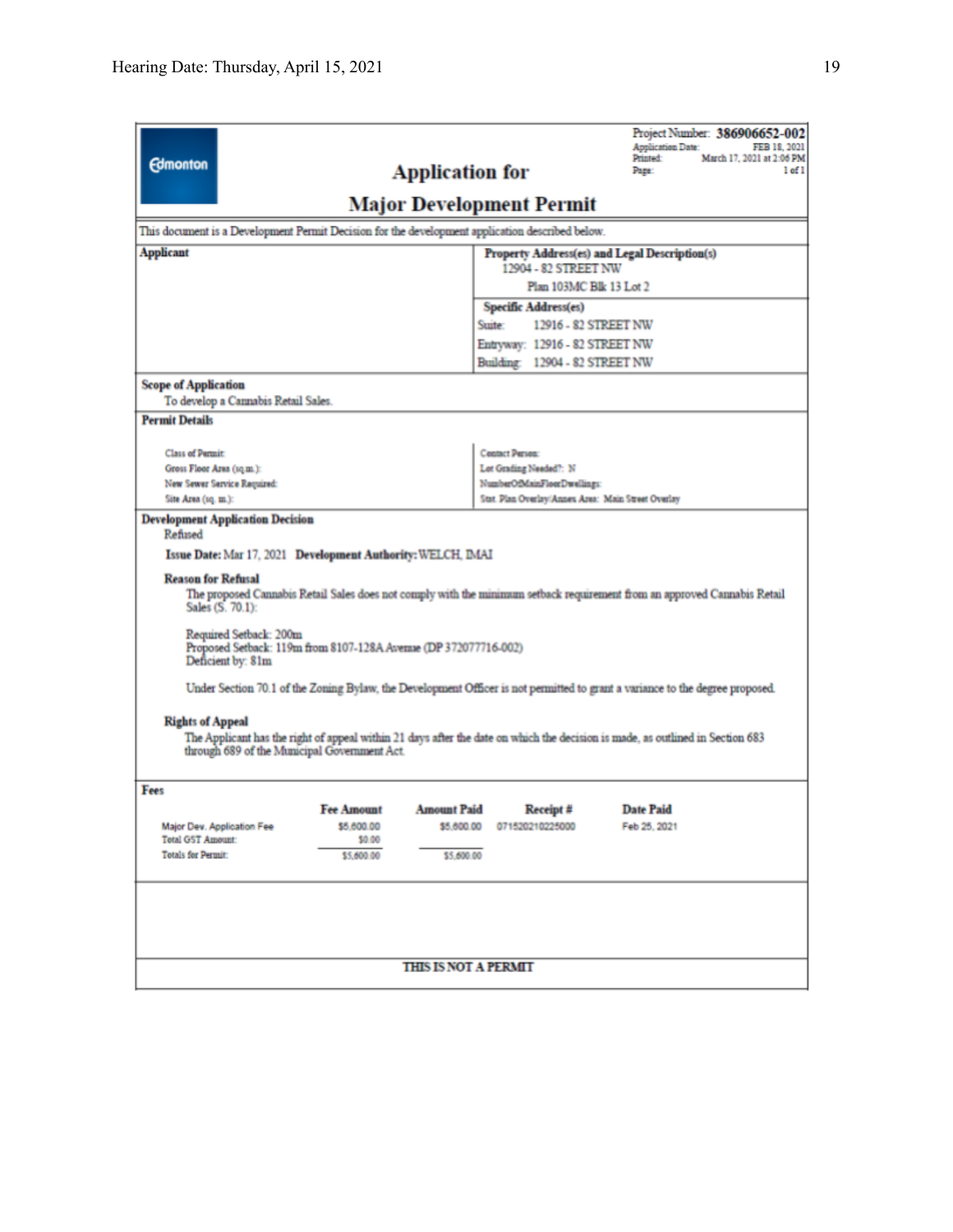

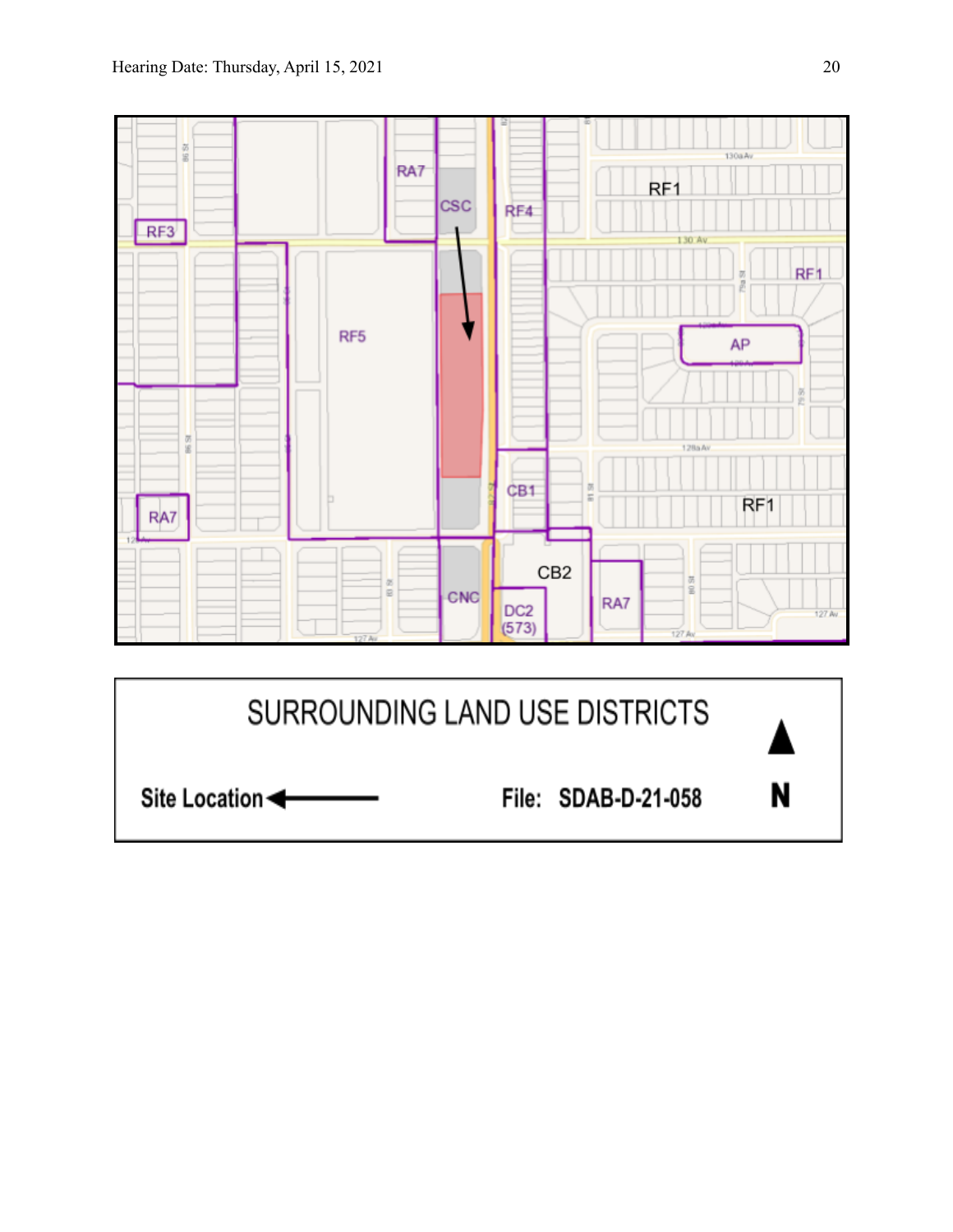|                                                  | AN APPEAL FROM THE DECISION OF THE DEVELOPMENT OFFICER                                            |
|--------------------------------------------------|---------------------------------------------------------------------------------------------------|
| <b>APPELLANT:</b>                                |                                                                                                   |
| <b>APPLICATION NO.:</b>                          | 387844633-002                                                                                     |
| <b>APPLICATION TO:</b>                           | Change the Use of a General Retail Store to a Liquor<br>Store, and construct interior alterations |
| <b>DECISION OF THE</b><br>DEVELOPMENT AUTHORITY: | Refused                                                                                           |
| <b>DECISION DATE:</b>                            | March 15, 2021                                                                                    |
| <b>DATE OF APPEAL:</b>                           | March 22, 2021                                                                                    |
| MUNICIPAL DESCRIPTION<br>OF SUBJECT PROPERTY:    | 9345 - 156 Street NW, 9325 - 156 Street NW                                                        |
| <b>LEGAL DESCRIPTION:</b>                        | Plan 1039MC Blk 13 Lot 5, Plan 1822765 Blk 13 Lot 64                                              |
| ZONE:                                            | (CB2) General Business Zone                                                                       |
| <b>OVERLAY:</b>                                  | Main Streets Overlay                                                                              |
| <b>STATUTORY PLAN:</b>                           | N/A                                                                                               |
|                                                  |                                                                                                   |
| <b>Grounds for Appeal</b>                        |                                                                                                   |

The Appellant provided the following reasons for appealing the decision of the Development Authority:

> We are solicitors for 2123030 Alberta Ltd. Our clients application, made through its architect H2 Architecture Ltd., for a development permit to develop a liquor store at the above captioned address was refused on March 15, 2021. We hereby appeal the said refusal on the grounds that:

- Liquor stores are a discretionary use in the CB2 General Business Zone;
- The proposed development is appropriate at the subject site;
- None of the variances required to the regulations of the zoning bylaw, and in particular section 85 thereof, would materially affect on the use,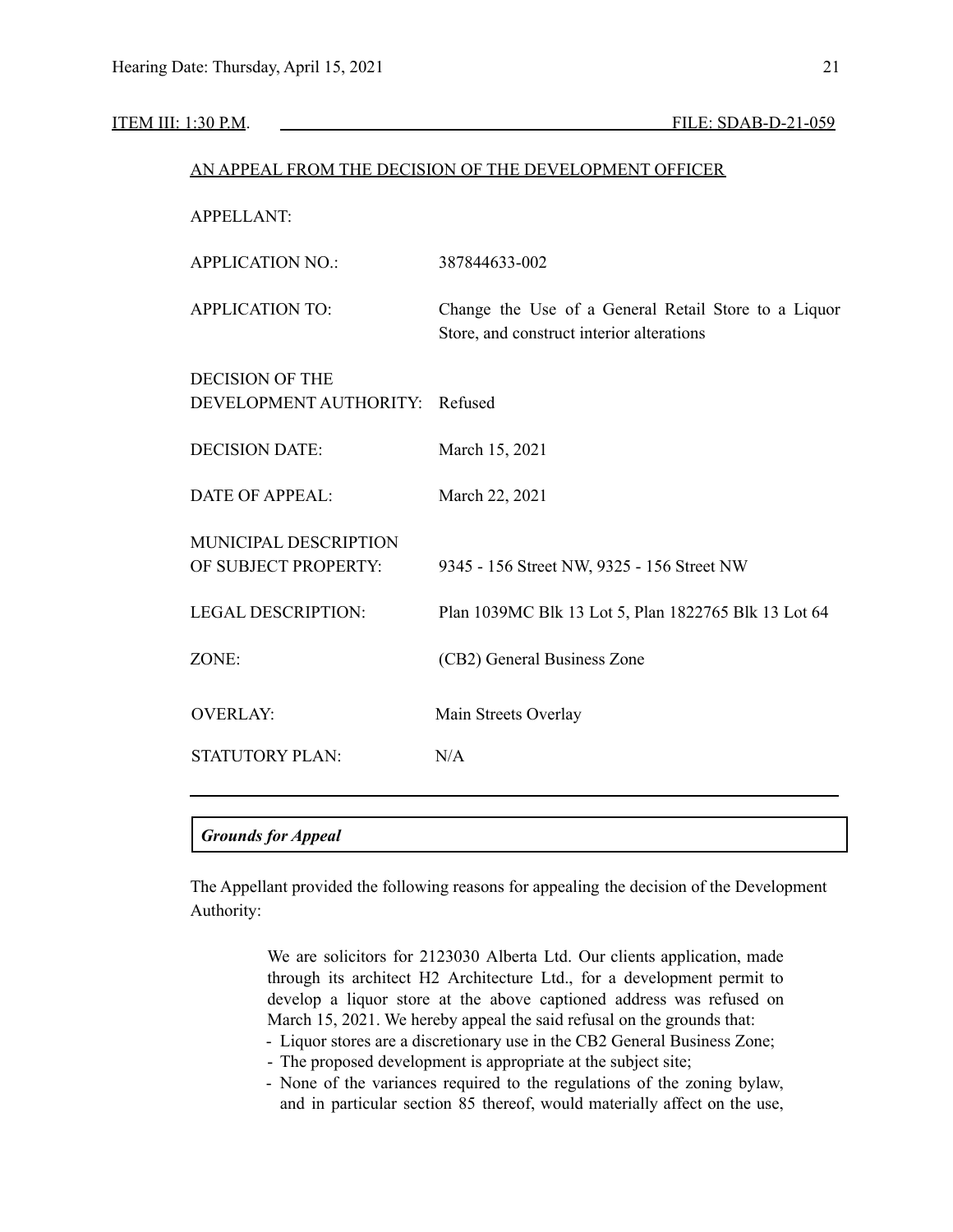enjoyment, and value of neighbouring properties, or undue interference with the amenities of the neighbourhood; and

- Such further and other reasons as may be presented at the hearing of the within appeal.

#### *General Matters*

#### **Appeal Information:**

The *Municipal Government Act*, RSA 2000, c M-26 states the following:

#### **Grounds for Appeal**

**685(1)** If a development authority

- (a) fails or refuses to issue a development permit to a person,
- (b) issues a development permit subject to conditions, or
- (c) issues an order under section 645,

the person applying for the permit or affected by the order under section 645 may appeal the decision in accordance with subsection (2.1).

**(2)** In addition to an applicant under subsection (1), any person affected by an order, decision or development permit made or issued by a development authority may appeal the decision in accordance with subsection  $(2.1)$ .

#### **Appeals**

**686(1)** A development appeal to a subdivision and development appeal board is commenced by filing a notice of the appeal, containing reasons, with the board,

- (a) in the case of an appeal made by a person referred to in section 685(1)
	- (i) with respect to an application for a development permit,
		- (A) within 21 days after the date on which the written decision is given under section 642, or
		- (B) if no decision is made with respect to the application within the 40-day period, or within any extension of that period under section 684, within 21 days after the date the period or extension expires,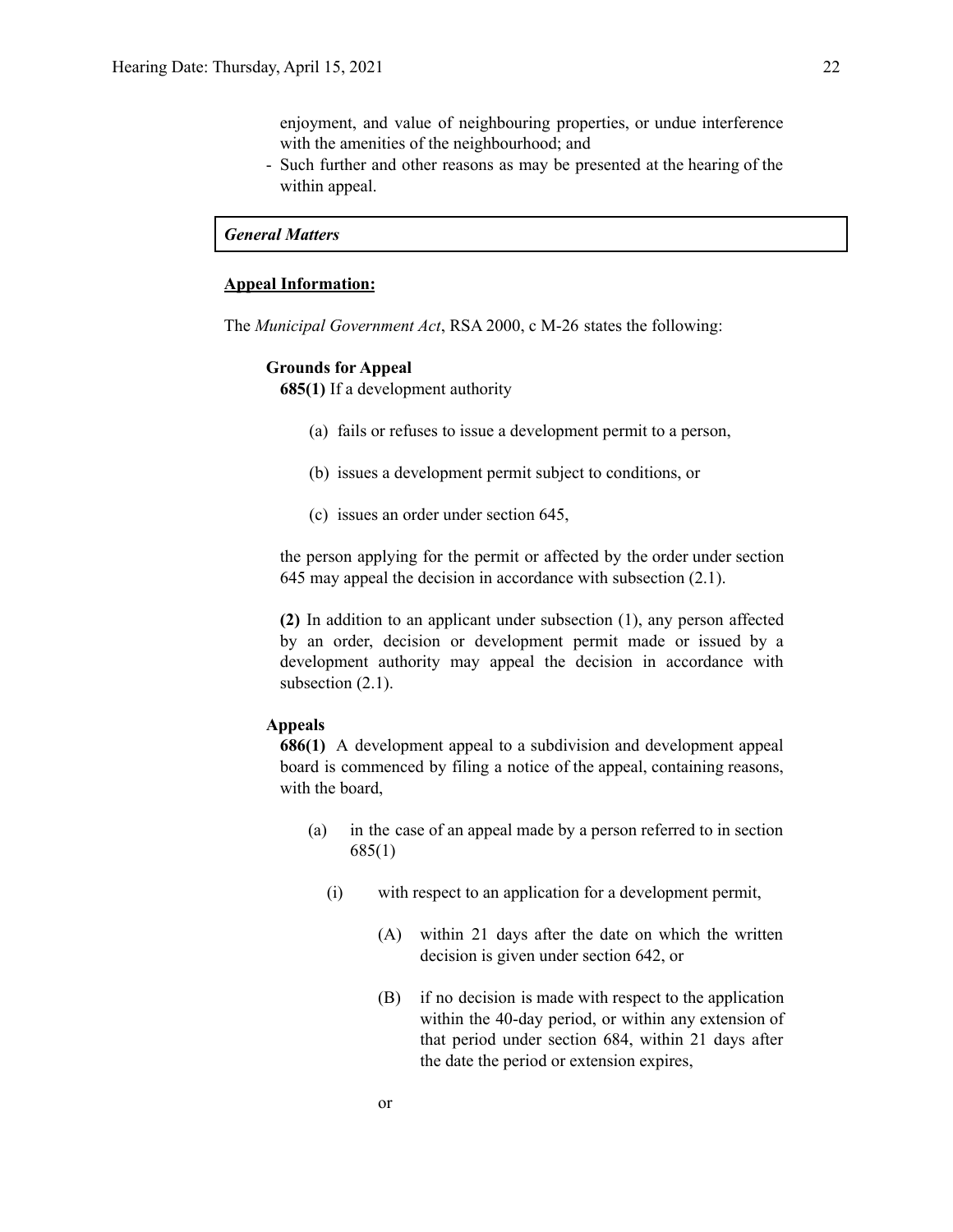- (ii) with respect to an order under section 645, within 21 days after the date on which the order is made, or
- (b) in the case of an appeal made by a person referred to in section 685(2), within 21 days after the date on which the notice of the issuance of the permit was given in accordance with the land use bylaw.

#### **Hearing and Decision**

**687(3)** In determining an appeal, the subdivision and development appeal board

…

- (a.1) must comply with the land use policies;
- (a.2) subject to section 638, must comply with any applicable statutory plans;
- (a.3) subject to clause (d), must comply with any land use bylaw in effect;
- (a.4) must comply with the applicable requirements of the regulations under the *Gaming, Liquor and Cannabis Act* respecting the location of premises described in a cannabis licence and distances between those premises and other premises;
	- …
	- (c) may confirm, revoke or vary the order, decision or development permit or any condition attached to any of them or make or substitute an order, decision or permit of its own;
	- (d) may make an order or decision or issue or confirm the issue of a development permit even though the proposed development does not comply with the land use bylaw if, in its opinion,
		- (i) the proposed development would not
			- (A) unduly interfere with the amenities of the neighbourhood, or
			- (B) materially interfere with or affect the use, enjoyment or value of neighbouring parcels of land,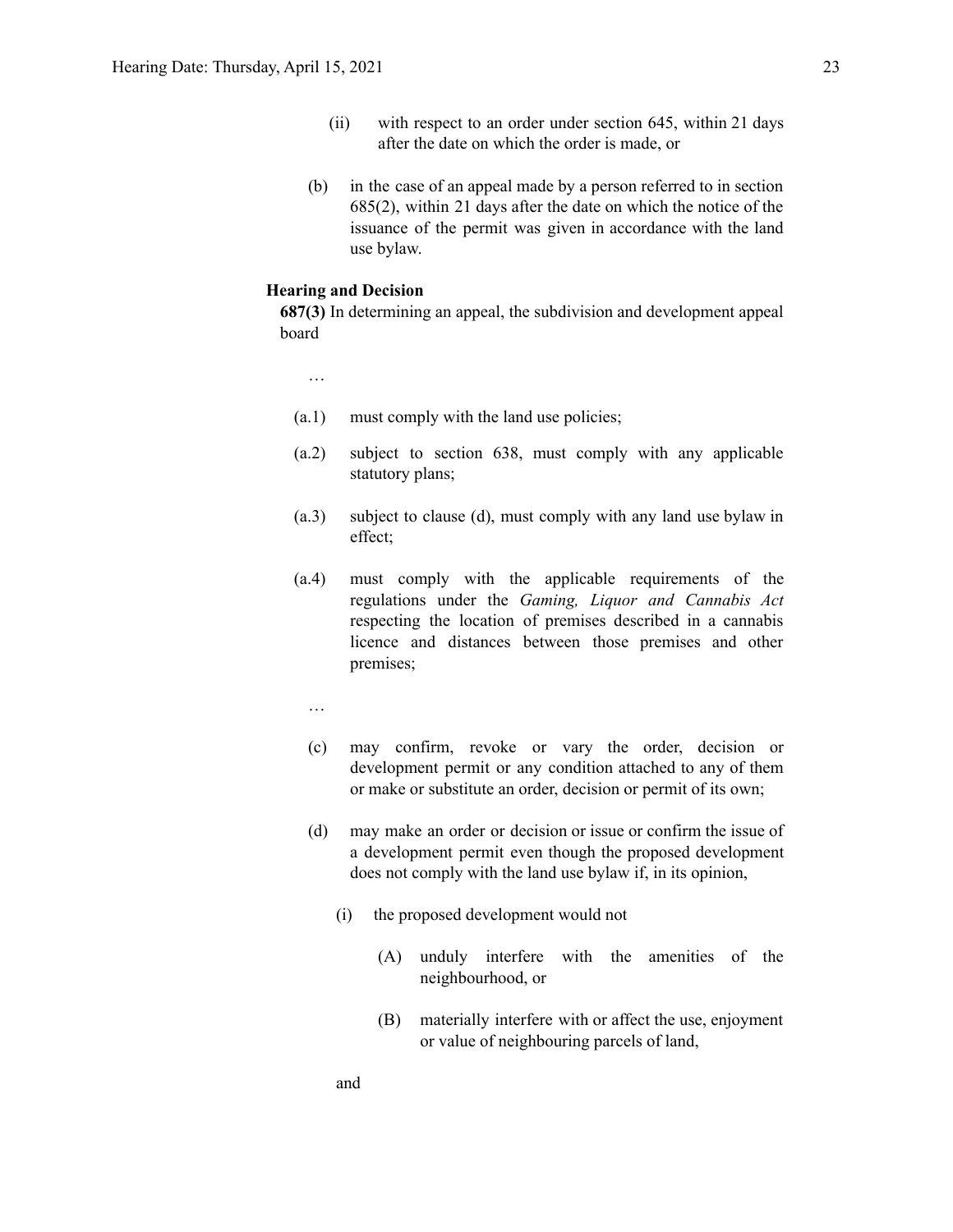(ii) the proposed development conforms with the use prescribed for that land or building in the land use bylaw.

#### **General Provisions from the** *Edmonton Zoning Bylaw:*

Under section 340.2(13), **Liquor Stores**, on a Site of 2 ha or larger, is **Permitted Use** in the **(CB2) General Business Zone.**

Under section 340.3(9), **Liquor Stores**, on a Site of less than 2 ha, is a **Discretionary Use** in the **(CB2) General Business Zone.**

Under section 7.4(30) **Liquor Stores** means:

development used for the retail sale of any and all types of alcoholic beverages to the public for off-site consumption. This Use may include retail sales of related products such as soft drinks and snack foods.

Section 340.1 states that the **General Purpose** of the **(CB2) General Business Zone** is:

to provide for larger shopping centre developments intended to serve a community or regional trade area. Residential, office, entertainment and cultural uses may also be included within such shopping complexes.

Section 819.1 states that the **General Purpose** of the **Main Streets Overlay** is:

to encourage and strengthen the pedestrian-oriented character of Edmonton's main street commercial areas that are located in proximity to residential and transit-oriented areas, by providing visual interest, transparent storefront displays, and amenities for pedestrians.

### *Section 85 - Liquor Stores*

- **1. Any Liquor Store shall not be located less than 500 m from any other Liquor Store.**
- **2. Notwithstanding subsection 85(1), a Liquor Store may be located less than 500 m from any other Liquor Store if located:**
	- **a. outside the boundary shown in Appendix 1 to Section 85, provided:**
		- **i. the Liquor Stores are located on separate Sites, and**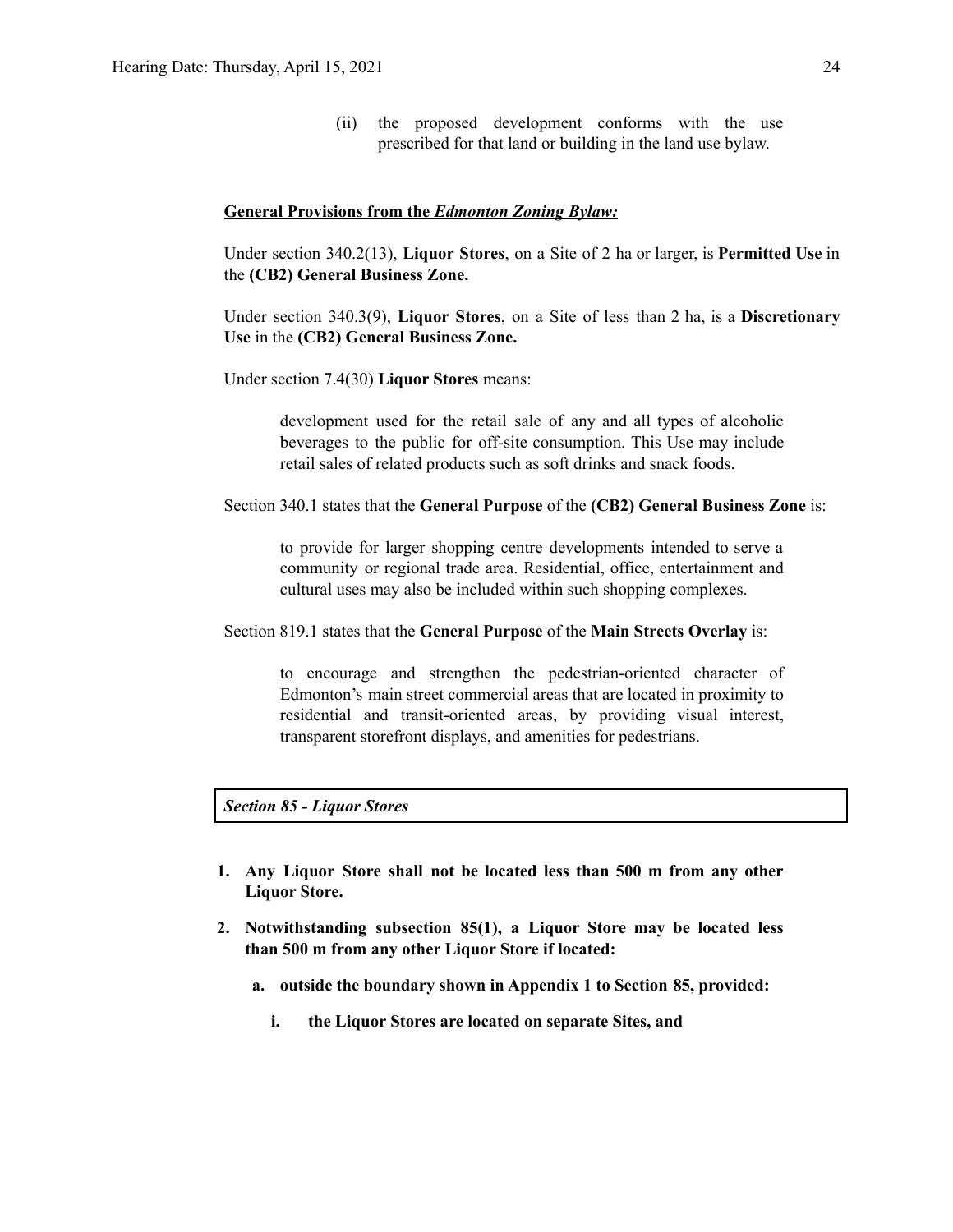- **ii. at least one Liquor Store is located on a Site greater than 2.5 ha in size that is zoned CSCa, UVCa, GVC, TC-C, DC1, DC2, CSC, CB1, CB2, CHY, CO or CB3.**
- 3. For the purposes of Section 85, the 500 m separation distance shall be measured from the closest point of the Liquor Store to the closest point of any other approved Liquor Store.
- **4. Any Site containing a Liquor Store shall not be located less than 100 m from any Site being used for community or recreation activities, public or private education, or public lands at the time of the application for the Development Permit for the Liquor Store. Sites that are greater than 2.0 ha in size and zoned either CSC or DC2, are exempt from this restriction. For the purposes of this subsection only:**
	- **a. the 100 m separation distance shall be measured from the closest point of the subject Site boundary to the closest point of another Site boundary, and shall not be measured from Zone boundaries or from the edges of structures;**
	- b. the term "community or recreation activities" is limited to Community Recreation Services, as defined in subsection 7.8(1) of this Bylaw, which includes community league buildings and facilities, and children's playgrounds and play areas. This term does not include arenas or other public assembly Uses, Child Care Services, Public Libraries and Cultural Exhibits, or Religious Assembly;
	- c. the term "public or private education facilities" is limited to elementary through to high schools inclusive only, and does not include dance schools, driving schools or other Commercial Schools; and
	- d. the term "public lands" is limited to Sites zoned AP, and Sites zoned A.
- **5. Notwithstanding Section 11 of this Bylaw, a Development Officer shall not grant a variance to subsection 85(4).**
- **6. Notwithstanding Section 11 of this Bylaw, a Development Officer shall only grant a variance to subsection 85(1) or subsection 85(2) as outlined in subsections 85(7), 85(8) and 85(9).**
- 7. When the Development Officer receives an application for a Development Permit that is for the purpose of accommodating the temporary relocation of an approved Liquor Store within 500 m of its original location, a variance to subsection  $85(1)$  or subsection  $85(2)$  may be granted where:
	- a. the application for the Development Permit is for a Temporary Development, in order to limit the introduction of an additional Liquor Store within 500 m of the original approved Development Permit;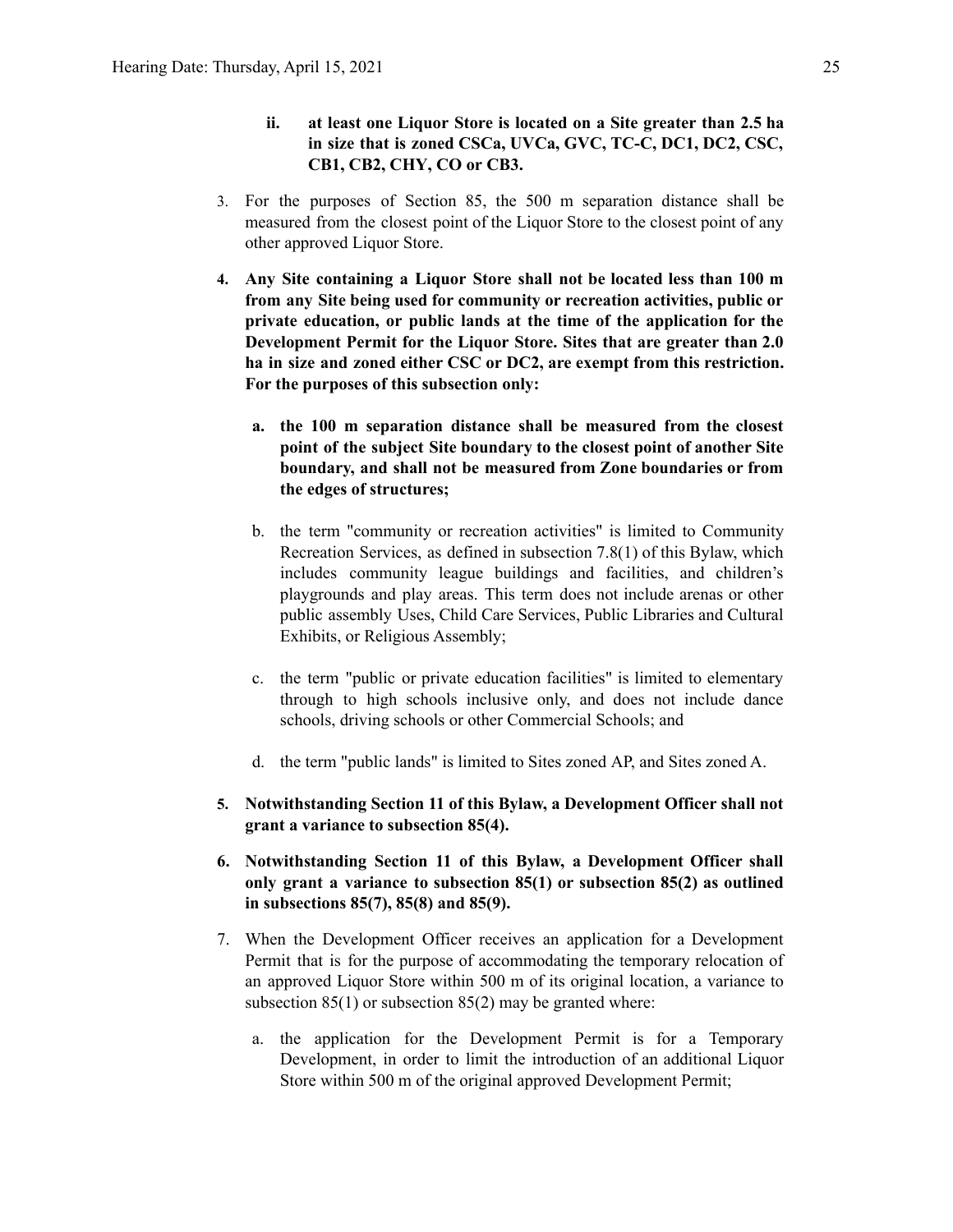- b. the temporary location for any Liquor Store is not within 500 m of any legally conforming Liquor Store; and
- c. the application for a Development Permit will not result in a total Floor Area for a Liquor Store that is 10.0% greater than the Floor Area of the existing approved Liquor Store, to a maximum increase of 50 m<sup>2</sup>.
- 8. When a Development Officer receives an application for a Development Permit that is for the purpose of accommodating the reversion of an existing approved Liquor Store back to its original location on a Site, a variance of subsection 85(1) or subsection 85(2) may only be granted where the application for the reversion is submitted to the Development Officer within 5 years of the date of vacating the original location and the application will not result in a total Floor Area that is greater than the original approved Liquor Store.
- 9. The issuance of a Development Permit which contains a variance pursuant to subsection 85(7) shall be issued as a Temporary Development for a duration of up to 5 years or less, to be determined by the Development Officer.
- 10. The Development Officer may require lighting, signage or screening measures that ensure the proposed development is compatible with adjacent or nearby Residential Uses or Commercial Uses.
- 11. Liquor Stores shall include the following to allow for natural surveillance to promote safe surroundings:
	- a. Customer access is oriented to:
		- i. a public or internal roadway, other than a Lane;
		- ii. a shopping centre parking lot in front of the store; or
	- iii. a mall access that allows visibility from the interior of the mall into the store.
	- b. Premises located at ground level shall include:
		- i. Ample transparency to maintain sight lines into and out of the premises. To ensure transparency and sight lines are maintained:
			- 1. Not more than 10% of the windows may be covered by Signs, the remainder shall be clear, untinted, and free from obstruction.
		- ii. Outdoor lighting is required to provide a well-lit environment for pedestrians entering and exiting the premises and to illuminate the property. The Development Officer shall require the applicant to provide a plan showing the location and details of perimeter lighting to ensure adequate lighting.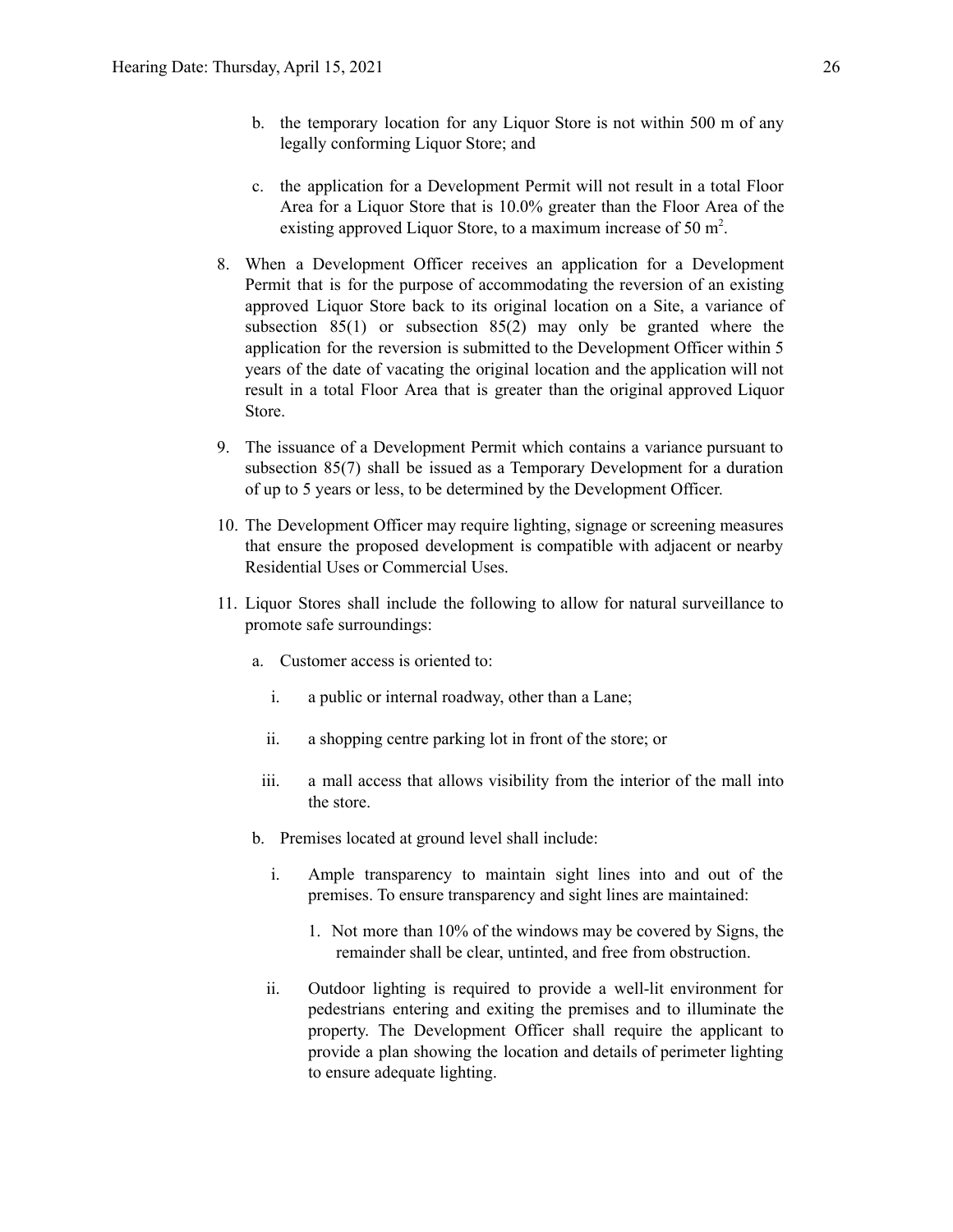iii. Landscaping shall be located such that it does not obstruct sight lines into the premises.

#### **Development Officer's Determination**

**1) The proposed Liquor Store does not comply with the minimum setback requirement from public lands (Sherwood Community Park) (Section 85.4):**

**Required Setback: 100 m Proposed Setback: 71 m Deficient by 29 m**

**2) The proposed Liquor Store does not comply with the minimum setback requirement from a previously approved Liquor Store (Sections 85.1-2):**

**Required Setback: 500 m Proposed Setback: 304 m Deficient by 196 m**

**Under Sections 85.5-6 of the Zoning Bylaw, the Development Officer is prohibited from granting the necessary variances to the minimum setback to allow for the proposed Liquor Store.**

[unedited]

| <b>Application Number</b> | <b>Description</b>                                                                                                           | <b>Decision</b>                                                                                                                                                                                                                             |
|---------------------------|------------------------------------------------------------------------------------------------------------------------------|---------------------------------------------------------------------------------------------------------------------------------------------------------------------------------------------------------------------------------------------|
| SDAB-D-19-204             | To change the use from a<br>General Retail Store to a<br>Cannabis Retail Sales, and<br>interior<br>construct<br>alterations. | December 5, 2019;<br>The<br>appeal is ALLOWED and<br>the decision of<br>the<br>Development Authority is<br><b>REVOKED.</b><br>The<br>development is GRANTED<br>applied for to the<br>as<br>Development Authority,<br>subject to CONDITIONS. |

 $\mathcal{L}_\text{max} = \frac{1}{2} \sum_{i=1}^n \mathcal{L}_\text{max} = \frac{1}{2} \sum_{i=1}^n \mathcal{L}_\text{max} = \frac{1}{2} \sum_{i=1}^n \mathcal{L}_\text{max} = \frac{1}{2} \sum_{i=1}^n \mathcal{L}_\text{max} = \frac{1}{2} \sum_{i=1}^n \mathcal{L}_\text{max} = \frac{1}{2} \sum_{i=1}^n \mathcal{L}_\text{max} = \frac{1}{2} \sum_{i=1}^n \mathcal{L}_\text{max} = \frac{1}{2} \sum_{i=$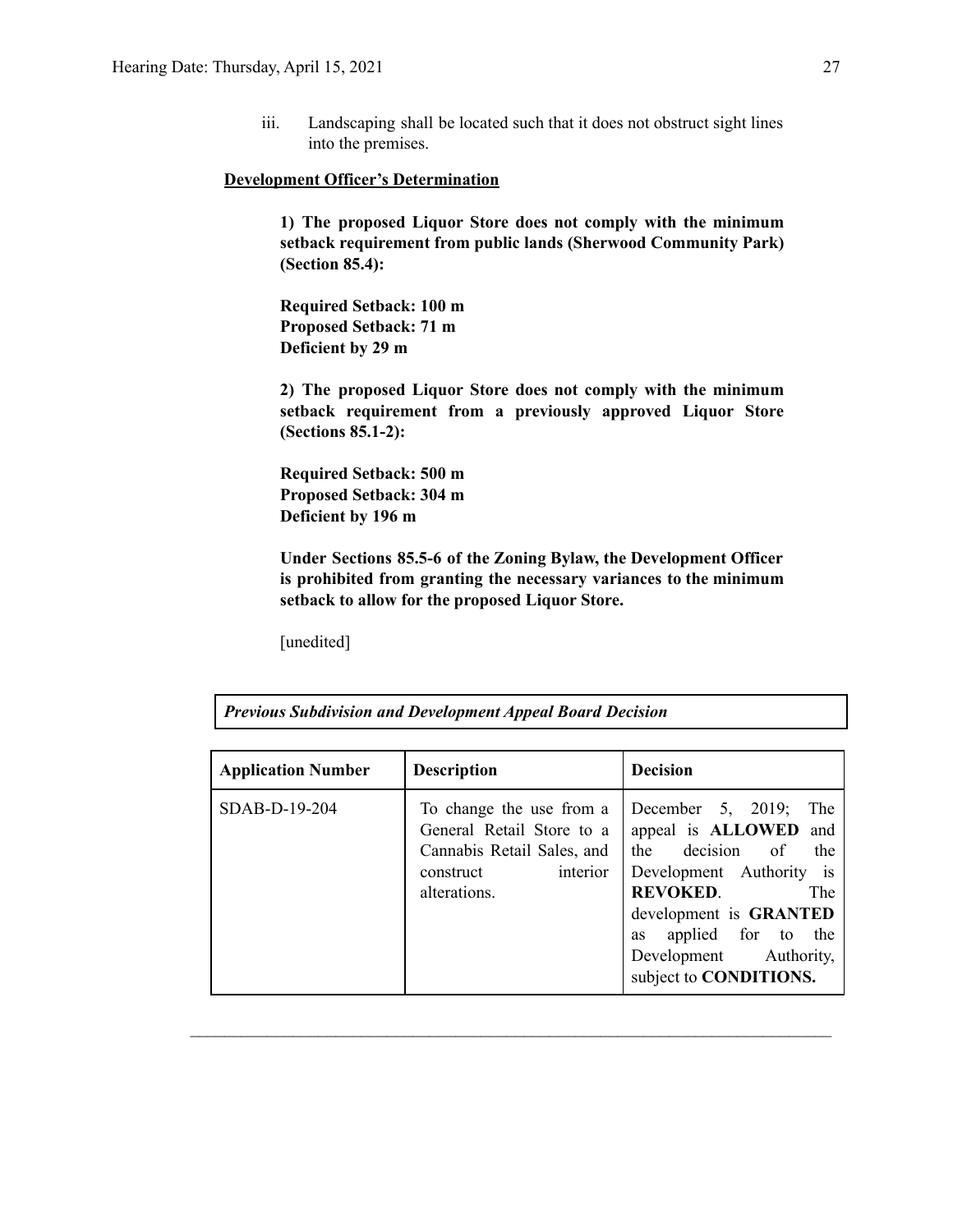## Notice to Applicant/Appellant

Provincial legislation requires that the Subdivision and Development Appeal Board issue its official decision in writing within fifteen days of the conclusion of the hearing.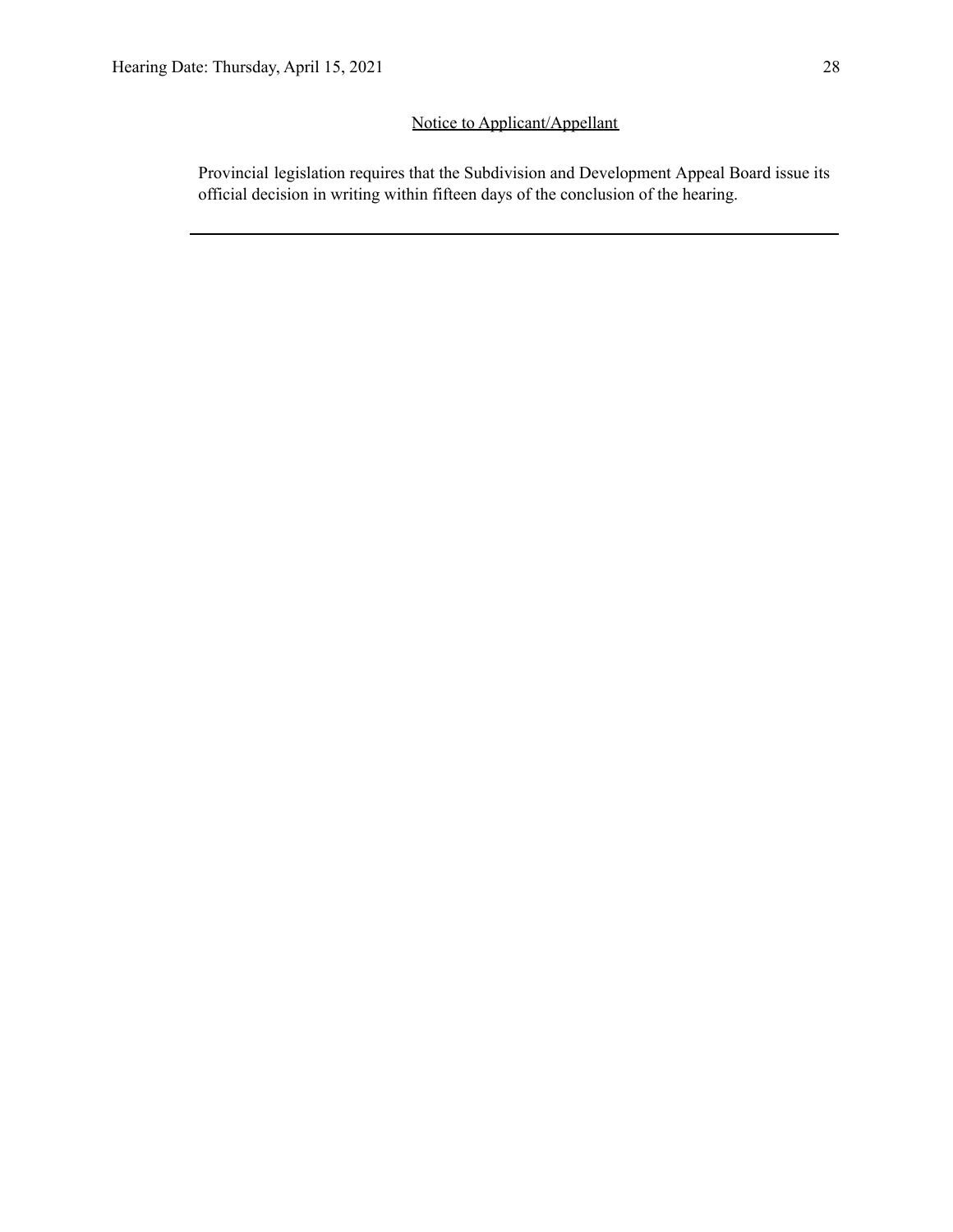|                                                                                                                                                                                                          | Project Number: 387844633-002<br><b>Application Date:</b><br>MAR 01, 2021                                               |  |  |  |  |
|----------------------------------------------------------------------------------------------------------------------------------------------------------------------------------------------------------|-------------------------------------------------------------------------------------------------------------------------|--|--|--|--|
| <b>Edmonton</b>                                                                                                                                                                                          | Printed:<br>March 15, 2021 at 6:24 PM<br><b>Application for</b><br>Page:<br>1 of 2                                      |  |  |  |  |
|                                                                                                                                                                                                          | <b>Major Development Permit</b>                                                                                         |  |  |  |  |
| This document is a Development Permit Decision for the development application described below.                                                                                                          |                                                                                                                         |  |  |  |  |
| <b>Applicant</b>                                                                                                                                                                                         | Property Address(es) and Legal Description(s)                                                                           |  |  |  |  |
|                                                                                                                                                                                                          | 9345 - 156 STREET NW                                                                                                    |  |  |  |  |
|                                                                                                                                                                                                          | Plan 1039MC Blk 13 Lot 5<br>9325 - 156 STREET NW                                                                        |  |  |  |  |
|                                                                                                                                                                                                          | Plan 1822765 Blk 13 Lot 64                                                                                              |  |  |  |  |
|                                                                                                                                                                                                          | <b>Specific Address(es)</b>                                                                                             |  |  |  |  |
|                                                                                                                                                                                                          | Suite:<br>15508 - 93A AVENUE NW                                                                                         |  |  |  |  |
|                                                                                                                                                                                                          | Entryway: 15508 - 93A AVENUE NW                                                                                         |  |  |  |  |
|                                                                                                                                                                                                          | Building: 9325 - 156 STREET NW                                                                                          |  |  |  |  |
| <b>Scope of Application</b>                                                                                                                                                                              |                                                                                                                         |  |  |  |  |
| To change the use of a General Retail Store to a Liquor Store, and construct interior alterations.                                                                                                       |                                                                                                                         |  |  |  |  |
| <b>Permit Details</b>                                                                                                                                                                                    |                                                                                                                         |  |  |  |  |
|                                                                                                                                                                                                          |                                                                                                                         |  |  |  |  |
| Class of Permit: Class B<br>Gross Floor Area (sq.m.):                                                                                                                                                    | <b>Contact Person:</b><br>Lot Grading Needed?: N                                                                        |  |  |  |  |
| New Sewer Service Required: N                                                                                                                                                                            | NumberOfMainFloorDwellings:                                                                                             |  |  |  |  |
| Site Area (sq. m.):                                                                                                                                                                                      | Stat. Plan Overlay/Annex Area: Main Street Overlay                                                                      |  |  |  |  |
| <b>Development Application Decision</b><br>Refused<br>Issue Date: Mar 15, 2021 Development Authority: WELCH, IMAI                                                                                        |                                                                                                                         |  |  |  |  |
|                                                                                                                                                                                                          |                                                                                                                         |  |  |  |  |
| <b>Reason for Refusal</b><br>Park) (Section 85.4):                                                                                                                                                       | 1) The proposed Liquor Store does not comply with the minimum setback requirement from public lands (Sherwood Community |  |  |  |  |
| Required Setback: 100 m<br>Proposed Setback: 71 m<br>Deficient by 29 m                                                                                                                                   |                                                                                                                         |  |  |  |  |
| 2) The proposed Liquor Store does not comply with the minimum setback requirement from a previously approved Liquor Store<br>(Sections 85.1-2):                                                          |                                                                                                                         |  |  |  |  |
| Required Setback: 500 m<br>Proposed Setback: 304 m<br>Deficient by 196 m                                                                                                                                 |                                                                                                                         |  |  |  |  |
| Under Sections 85.5-6 of the Zoning Bylaw, the Development Officer is prohibited from granting the necessary variances to the<br>minimum setback to allow for the proposed Liquor Store.                 |                                                                                                                         |  |  |  |  |
| <b>Rights of Appeal</b><br>The Applicant has the right of appeal within 21 days after the date on which the decision is made, as outlined in Section 683<br>through 689 of the Municipal Government Act. |                                                                                                                         |  |  |  |  |
| Fees                                                                                                                                                                                                     |                                                                                                                         |  |  |  |  |
| <b>THIS IS NOT A PERMIT</b>                                                                                                                                                                              |                                                                                                                         |  |  |  |  |
|                                                                                                                                                                                                          |                                                                                                                         |  |  |  |  |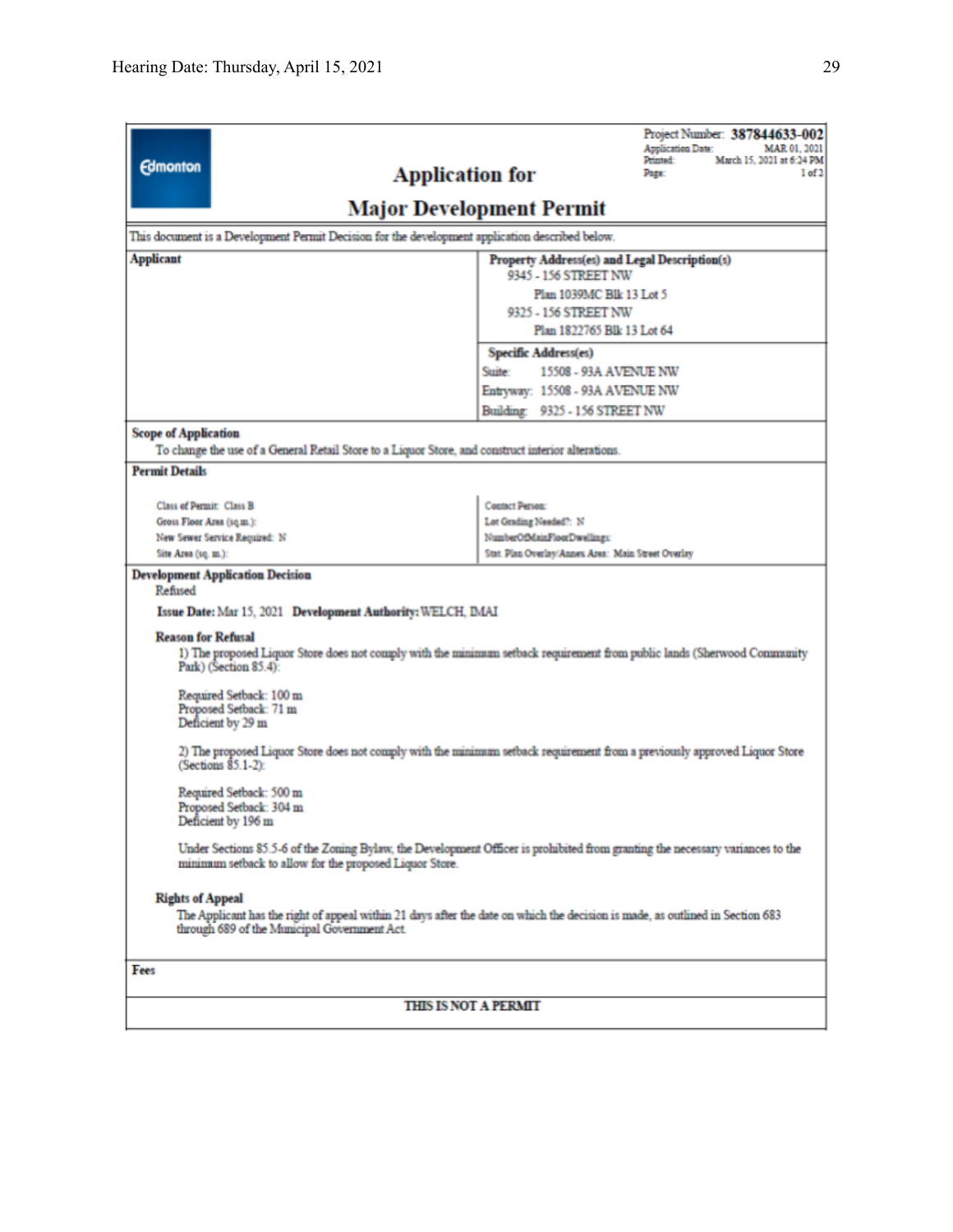| <b>Edmonton</b>                                        |                                 | <b>Application for</b> |          | <b>Application Date:</b><br>Printed:<br>Page: | Project Number: 387844633-002<br>MAR 01, 2021<br>March 15, 2021 at 6:24 PM<br>2 <sub>0</sub> f <sub>2</sub> |
|--------------------------------------------------------|---------------------------------|------------------------|----------|-----------------------------------------------|-------------------------------------------------------------------------------------------------------------|
|                                                        | <b>Major Development Permit</b> |                        |          |                                               |                                                                                                             |
| Fees                                                   |                                 |                        |          |                                               |                                                                                                             |
|                                                        | <b>Fee Amount</b>               | <b>Amount Paid</b>     | Receipt# | <b>Date Paid</b>                              |                                                                                                             |
| Major Dev. Application Fee<br><b>Total GST Amount:</b> | \$528.00<br>\$0.00              | \$528.00               | 06923371 | Mar 05, 2021                                  |                                                                                                             |
| <b>Totals for Permit:</b>                              | \$528.00                        | \$528.00               |          |                                               |                                                                                                             |
|                                                        |                                 |                        |          |                                               |                                                                                                             |
|                                                        |                                 |                        |          |                                               |                                                                                                             |
|                                                        |                                 |                        |          |                                               |                                                                                                             |
|                                                        |                                 |                        |          |                                               |                                                                                                             |
|                                                        |                                 |                        |          |                                               |                                                                                                             |
|                                                        |                                 |                        |          |                                               |                                                                                                             |
|                                                        |                                 |                        |          |                                               |                                                                                                             |
|                                                        |                                 |                        |          |                                               |                                                                                                             |
|                                                        |                                 |                        |          |                                               |                                                                                                             |
|                                                        |                                 |                        |          |                                               |                                                                                                             |
|                                                        |                                 |                        |          |                                               |                                                                                                             |
|                                                        |                                 |                        |          |                                               |                                                                                                             |
|                                                        |                                 |                        |          |                                               |                                                                                                             |
|                                                        |                                 |                        |          |                                               |                                                                                                             |
|                                                        |                                 |                        |          |                                               |                                                                                                             |
|                                                        |                                 |                        |          |                                               |                                                                                                             |
|                                                        |                                 |                        |          |                                               |                                                                                                             |
|                                                        |                                 |                        |          |                                               |                                                                                                             |
|                                                        |                                 |                        |          |                                               |                                                                                                             |
|                                                        |                                 |                        |          |                                               |                                                                                                             |
|                                                        |                                 |                        |          |                                               |                                                                                                             |
|                                                        |                                 |                        |          |                                               |                                                                                                             |
|                                                        |                                 |                        |          |                                               |                                                                                                             |
|                                                        |                                 |                        |          |                                               |                                                                                                             |
|                                                        |                                 |                        |          |                                               |                                                                                                             |
|                                                        |                                 |                        |          |                                               |                                                                                                             |
|                                                        |                                 | THIS IS NOT A PERMIT   |          |                                               |                                                                                                             |
|                                                        |                                 |                        |          |                                               |                                                                                                             |